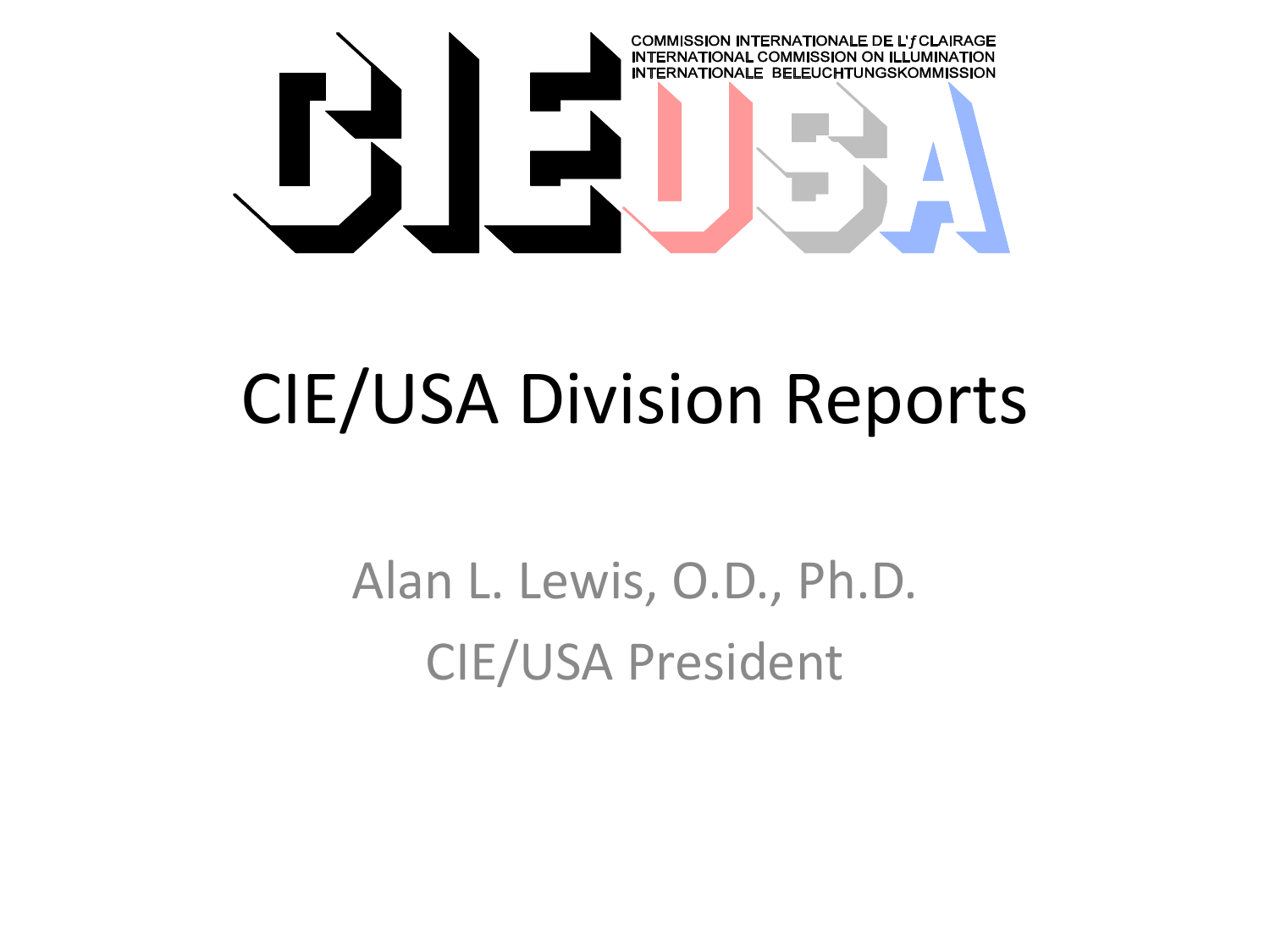

#### CIE Division 1 Report

Ellen Carter, CIE/USA Member & Associate Division Director (Color)

Paula Alessi, CIE/USA Alternate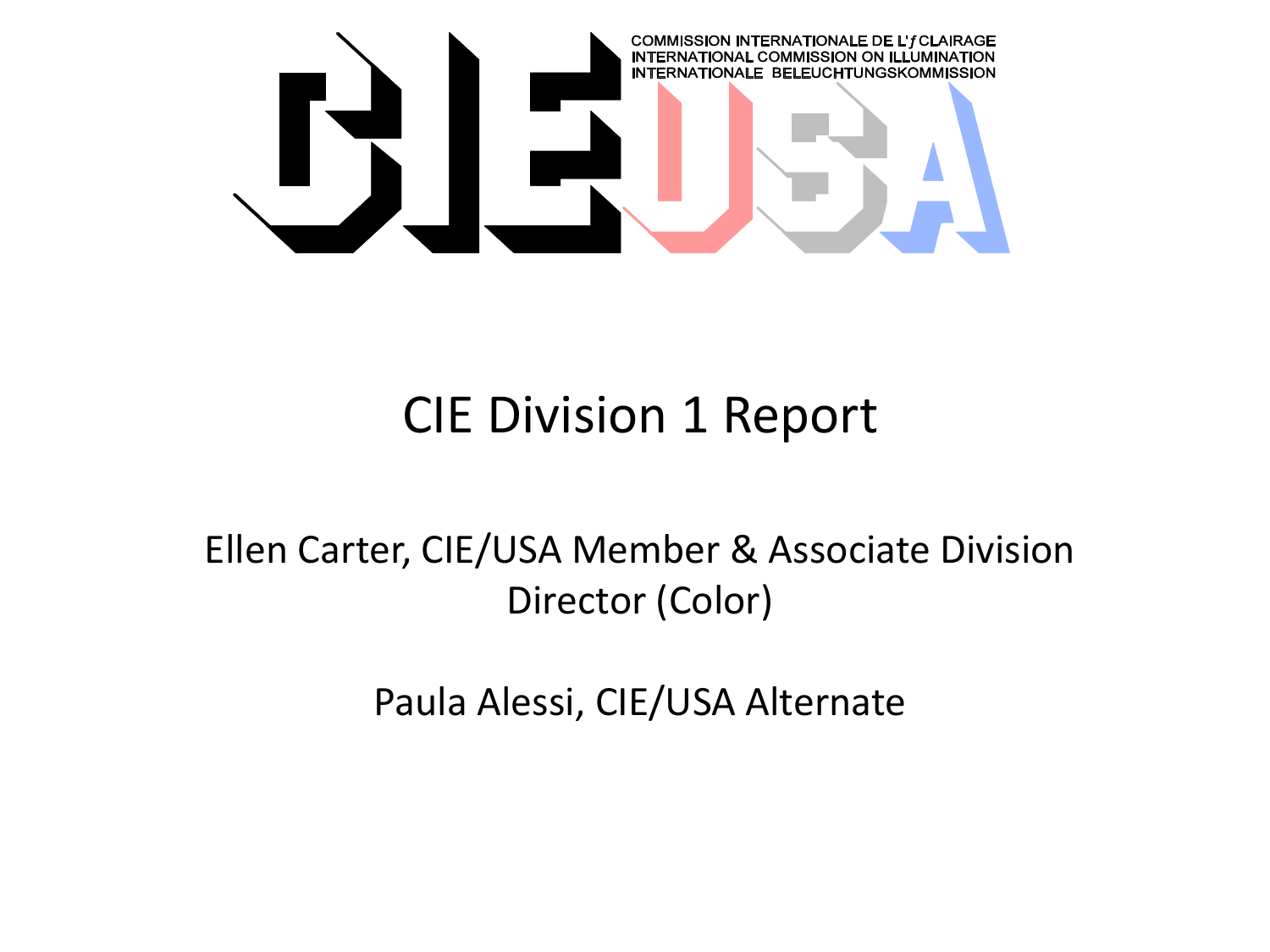# Annual Meeting

- The Division 1 Annual Meeting was held 5-6 July, 2013 in Leeds, UK
- Thirteen nations were represented
- Ellen Carter (US) acted as a proxy for Canada
- The United States was represented by E. Carter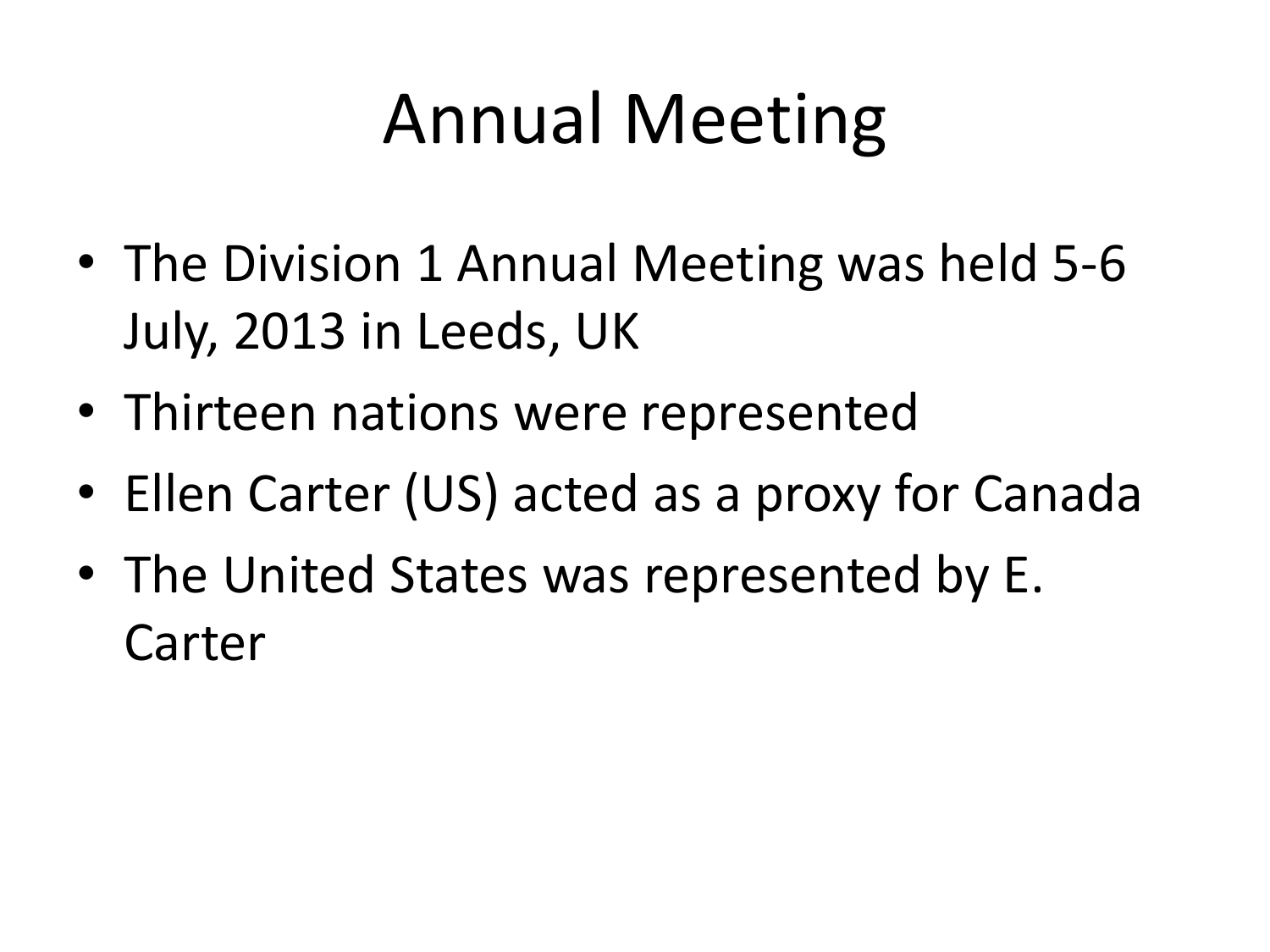## Twelve Technical Committees met

- TC1-55 Uniform colour space for industrial colour difference evaluation
- TC1-61 Categorical colour identification
- TC1-77 Improvement of the CIE whiteness and tint equations
- TC1-81 Validity of formulae for predicting small colour differences
- TC1-82 The calculation of colour matching functions as a function of age and field size
- TC1-83 Visual aspects of time-modulated lighting systems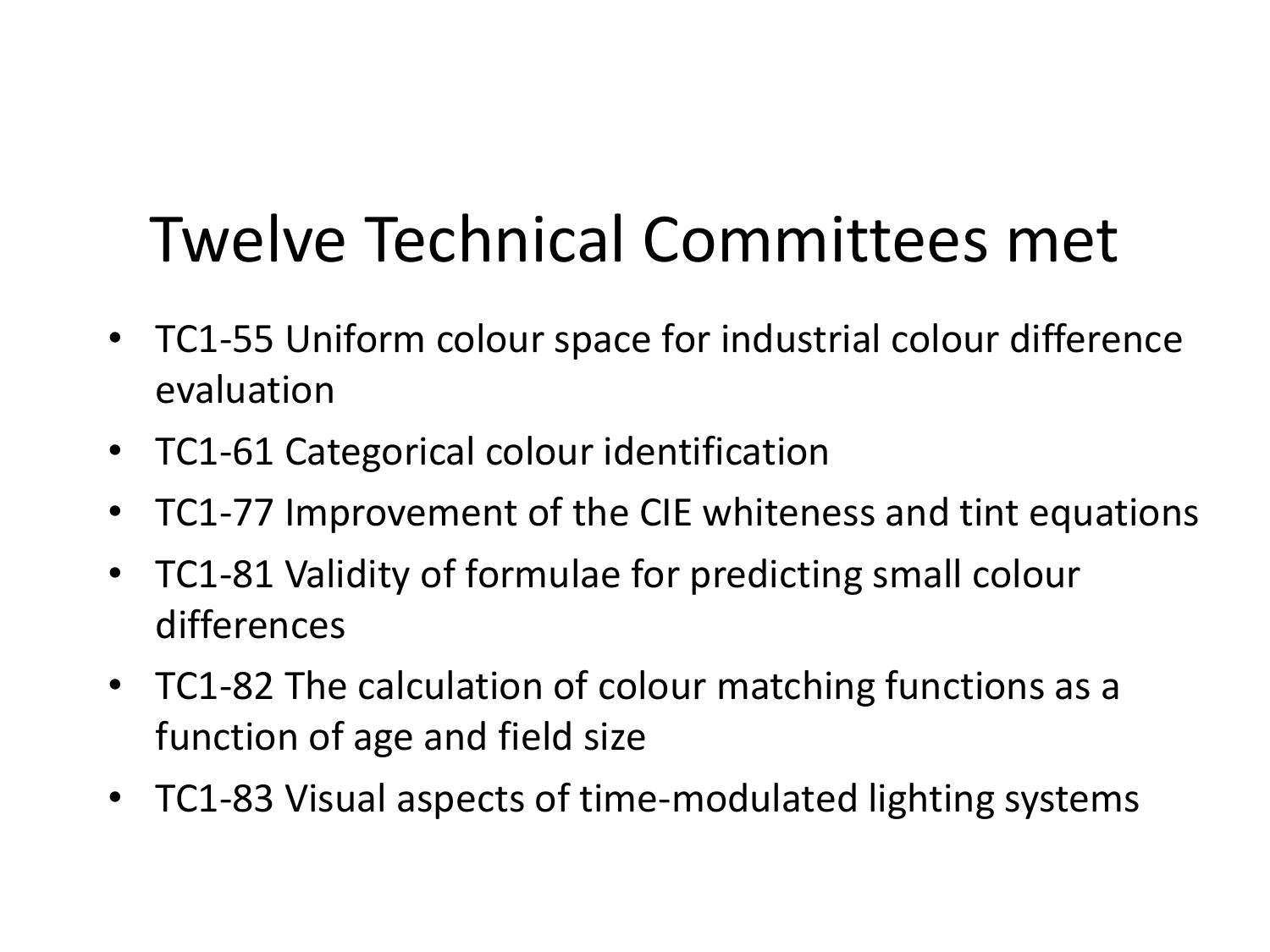Technical Committees meeting in Leeds (cont.)

- TC1-84 Definition of visual field for conspicuity
- TC1-85 Update CIE Publication 15:2004 Colorimetry
- TC1-89 Enhancement of images for colour defective observers
- TC1-90 Colour fidelity index
- TC1-91 New methods for evaluating the colour quality of white-light sources
- TC1-92 Skin colour database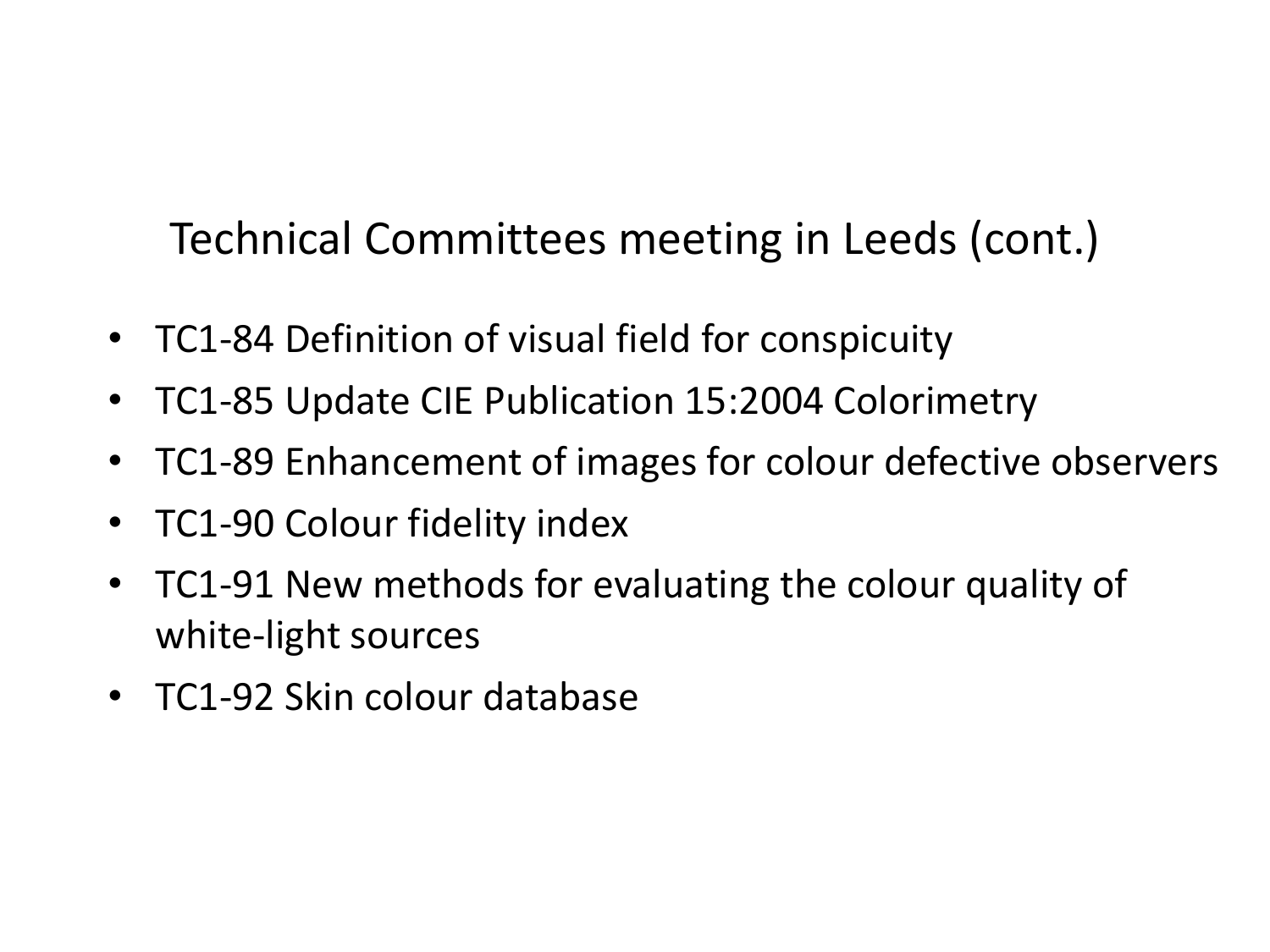#### Technical Committees and Reporterships Closed

- TC1-57 Standards in Colorimetry
- TC1-74 Methods for Re-defining CIE D Illuminants
- R1-40 Scene Dynamic Range
- R1-50 3D Aspects of Visual Appearance Measurement
- R1-56 Skin Colour Database
- R1-57 Border between Luminous and Blackish Colours
- R1-59 Calculation of Self-luminous Neutral Scale

Reports for R1-56, R1-57, and R1-59 are available on the Division website.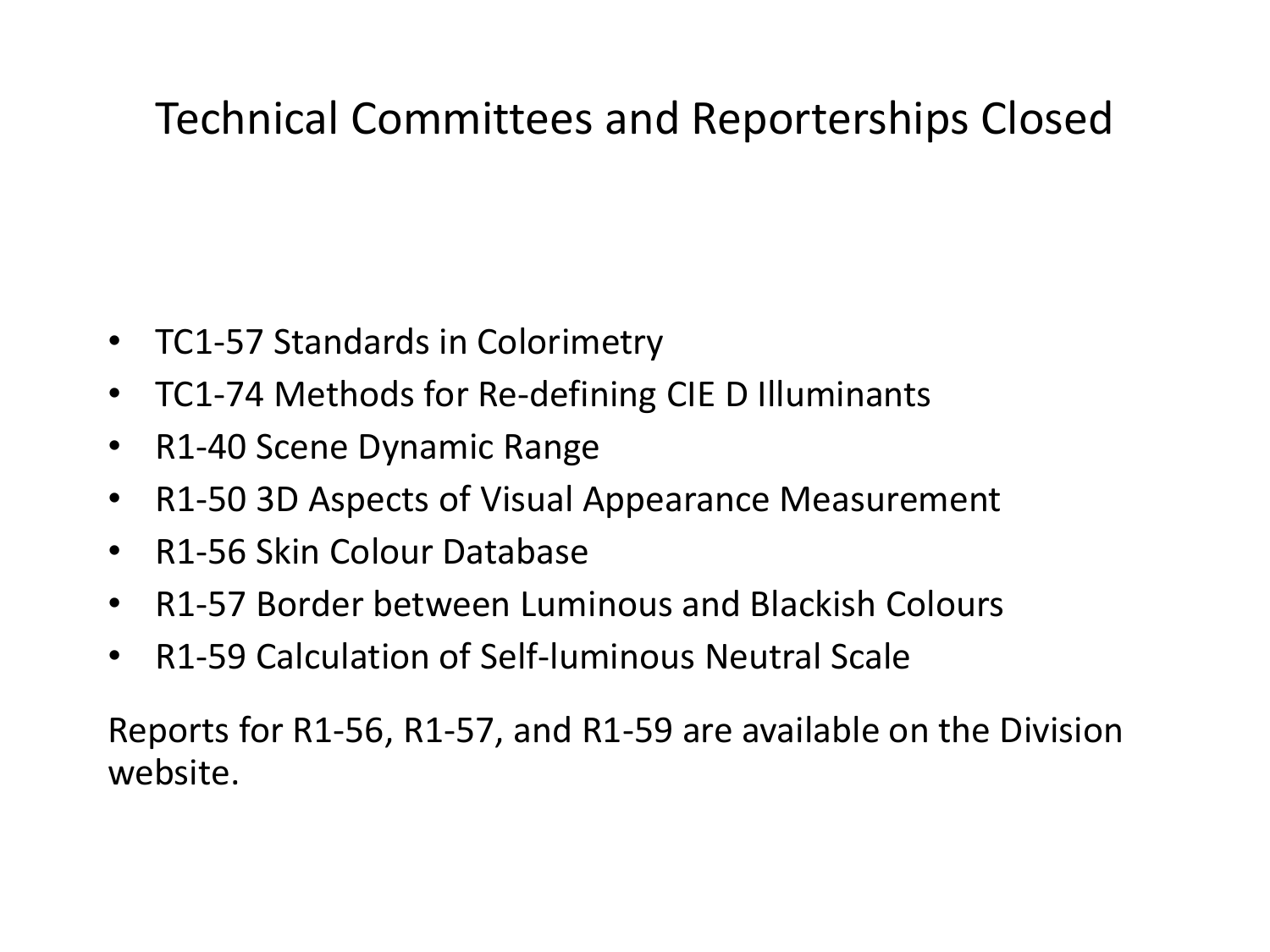#### New Technical Committees

• TC1-93 (V) Calculation of Self-luminous Neutral Scale (Chair: Robert Carter US)

Terms of Reference: To recommend a formula or computational method for an achromatic, neutral or gray scale for self-luminous (i.e. non-reflective) surfaces. (This computation complements CIE Lightness, L\*, which serves a similar purpose for reflective surfaces.)

• TC1-94 (V) Visually Meaningful Spectral Luminous Efficiency Functions (Chair: Janos Schanda HU)

Terms of Reference: To propose new 2 degree and 10 degree photometric observers based on the work described in CIE Publications 086-1990 and 165:2005, as well as that of CIE TC1-36 Fundamental chromaticity diagram, and study their use in practical photometry.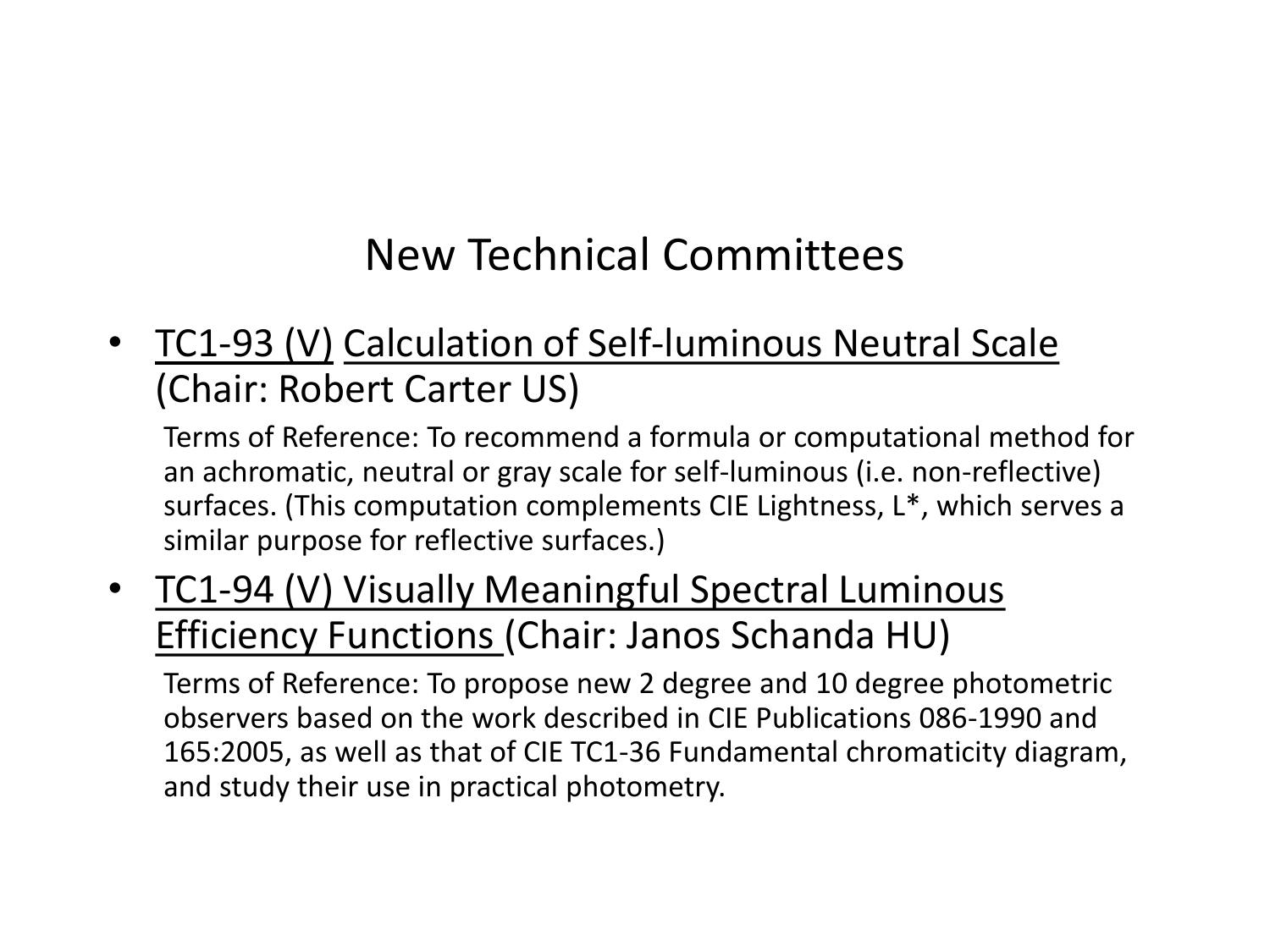## New Reportership

• R1-60 (C) Future Colour-Difference Evaluation (Reporter: Guihua Cui CN)

Terms of Reference: To report on publications that relate to colourdifference evaluation and uniform colour spaces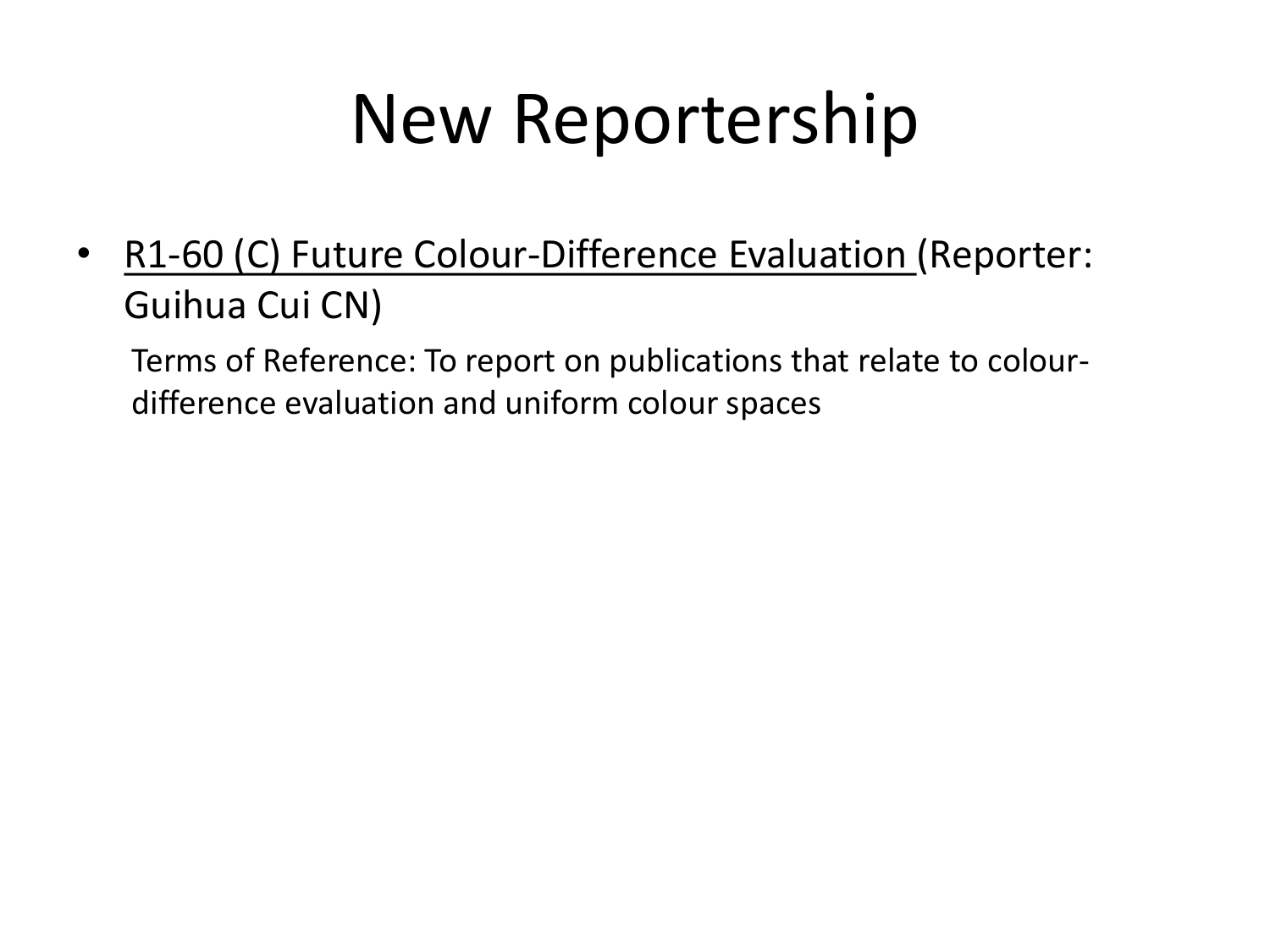# Other highlights

- TC1-36 Fundamental Chromaticity Diagram with Physiologically Significant Axes
	- TC Ballot for Part 2 of the Technical Report closed April 29<sup>th</sup>.
- TC1-69 Colour Rendering of White Light Sources
	- The final report is in preparation
	- It will issue no recommendations
	- The work is continuing under TC1-90 Colour Fidelity Index and TC1-91 New Methods for Evaluating the Colour Quality of White-Light Sources, which were started last year.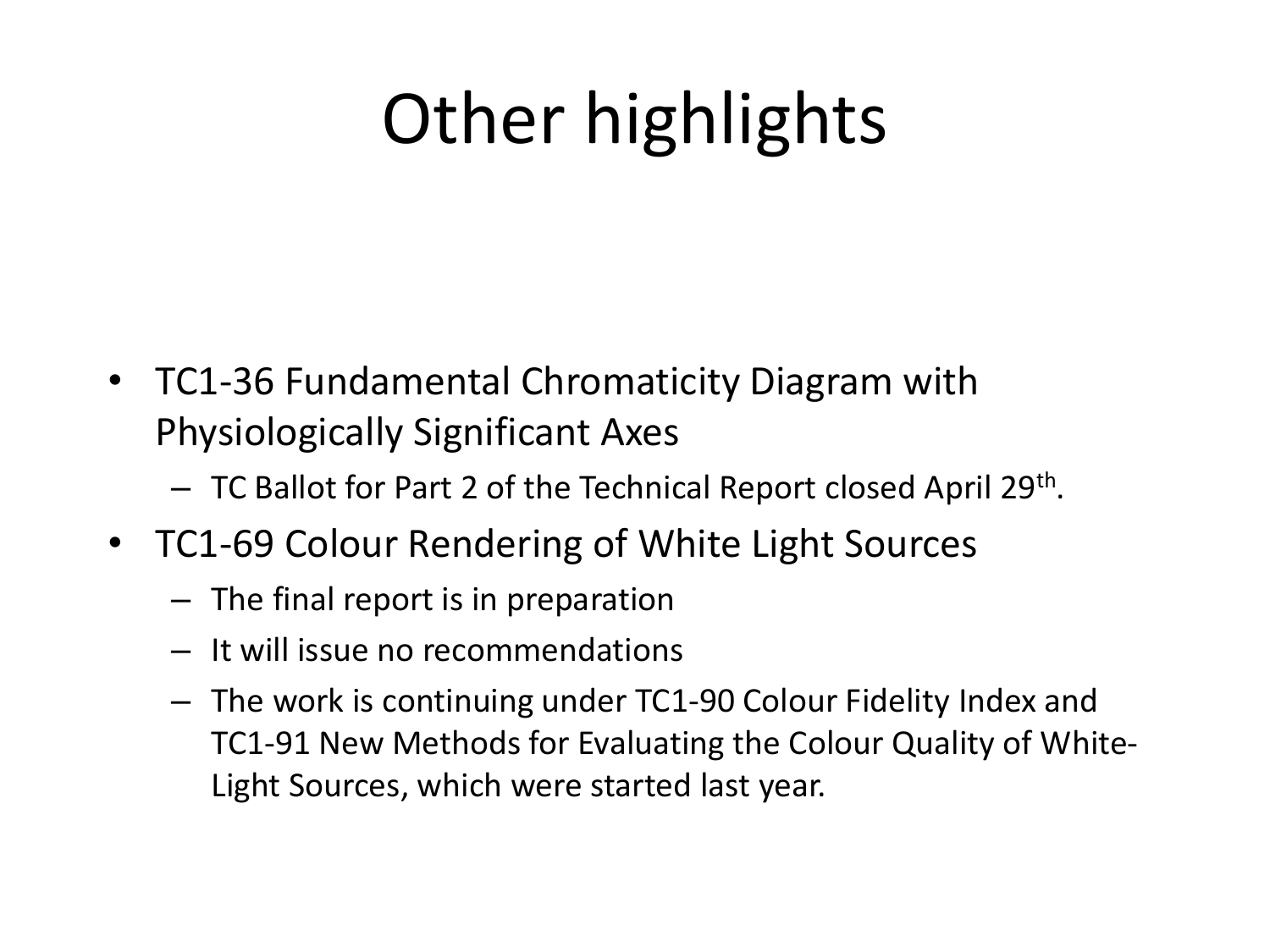### Other updates since the 2013 Meeting

- The Activity Report was published February 10, 2014 and is available on the Division 1 website.
- Next meeting: the National Institute of Standards and Technology, Gaithersburg, Maryland, 16-17 June, 2014 as part of Color, Light, and Appearance Week at NIST (registration closes June 2nd)
- **Nominations for Division 1 Director are requested**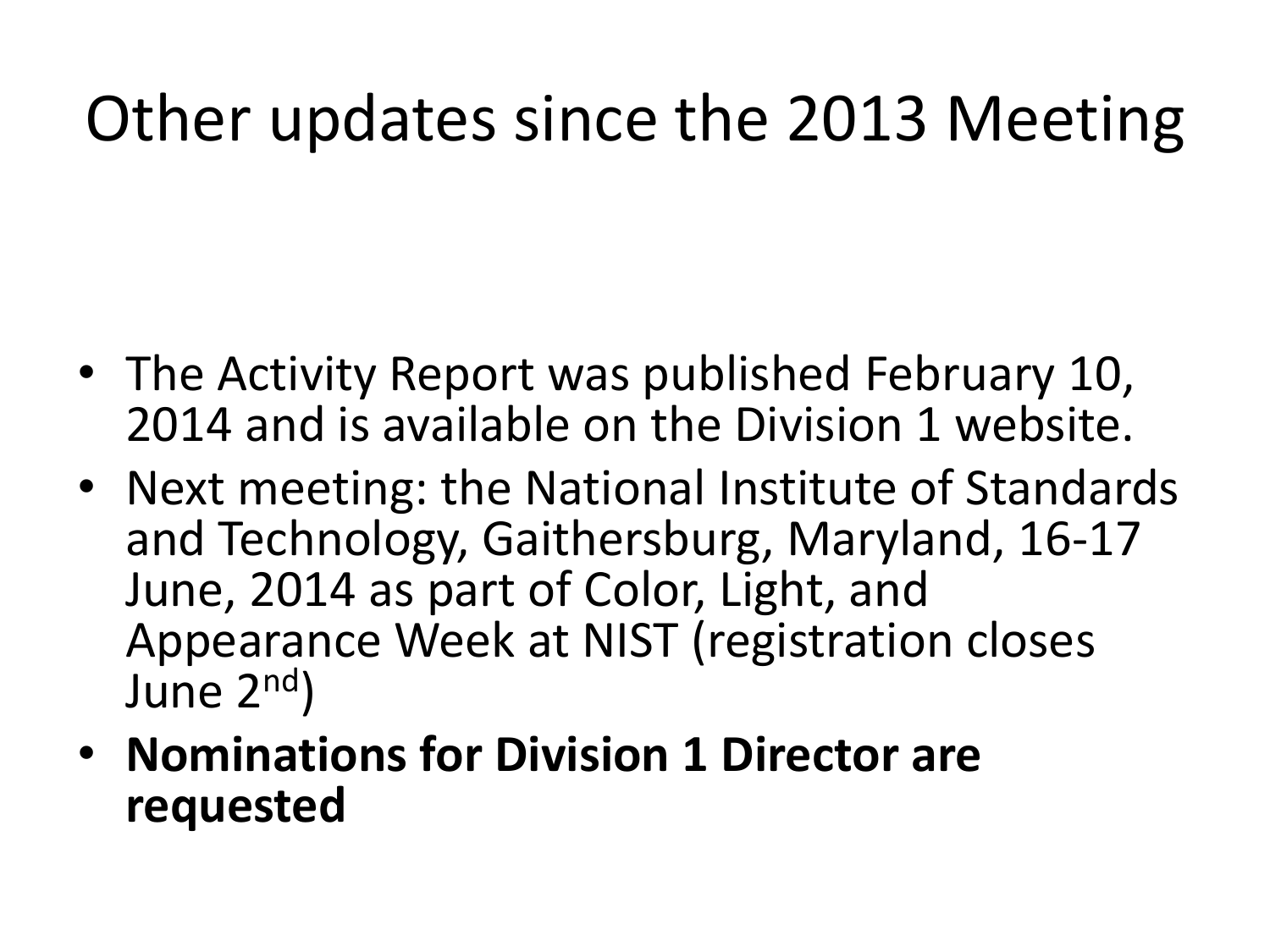## Color, Light, and Appearance Week at **NIST**

- The week features the CIE Division 1 Meeting on Monday and Tuesday June 16<sup>th</sup> and 17<sup>th</sup>
- Followed by a Bridge Symposium sponsored by the ISCC on Wednesday June 18th
- Concluded by the ASTM E12 on Color and Appearance Thursday and Friday June 19<sup>th</sup>- $20<sup>th</sup>$ .
- More information is available at http://www.iscc.org/meetings/ST2014/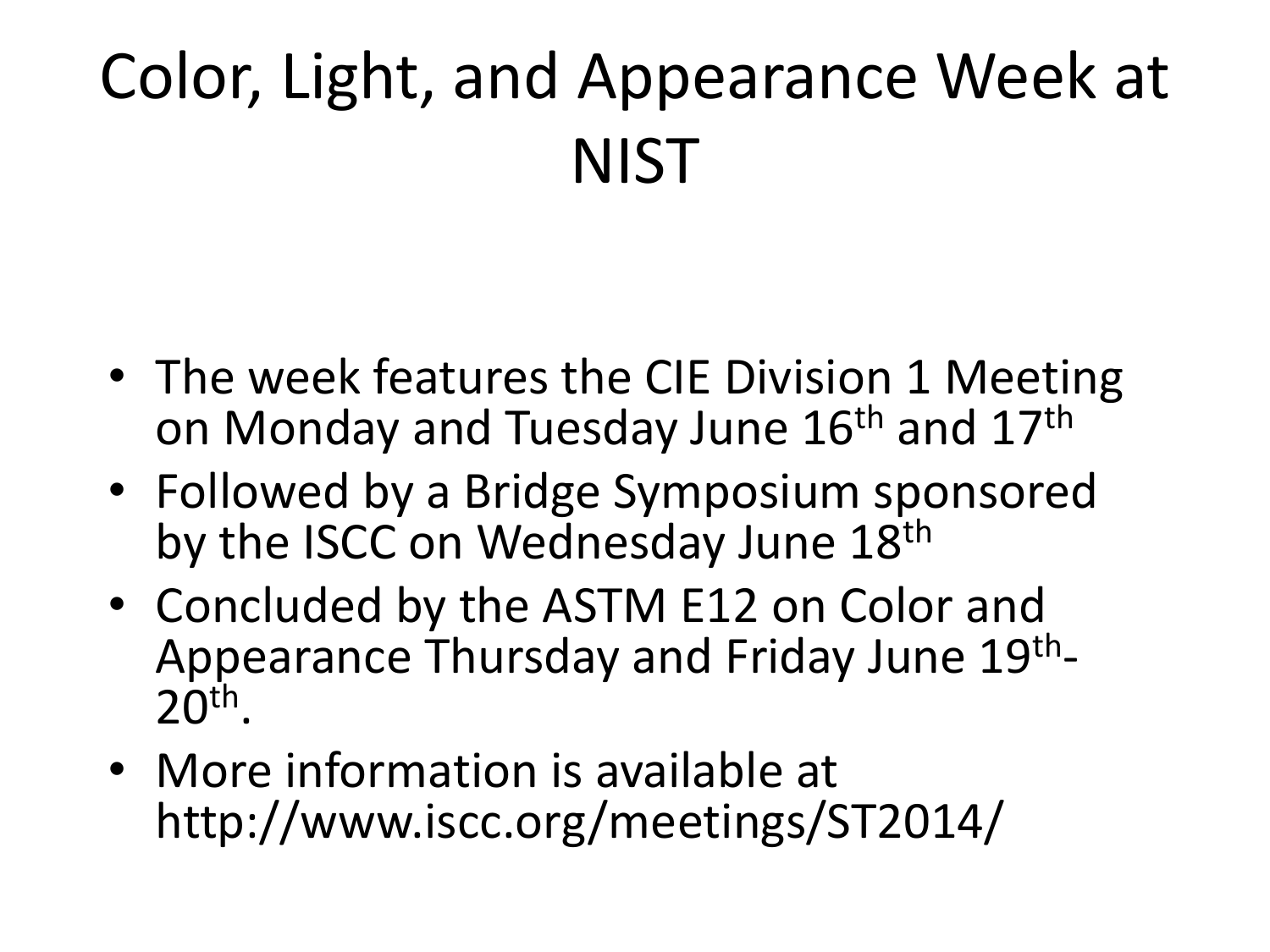### Division 1 Meeting 2014

The following TCs have planned meetings on Monday June 16<sup>th</sup> (followed by the Division 1 Main meeting on Tuesday June 17th) :

| TC1-63        | Validity of the Range of CIEDE2000                                              |
|---------------|---------------------------------------------------------------------------------|
| TC1-71        | <b>Tristimulus Integration</b>                                                  |
| TC1-73        | <b>Real Color Gamut</b>                                                         |
| TC1-75        | A Comprehensive Model of Colour Appearance                                      |
| TC1-81        | Validity of Formulae for Predicting Small Colour Differences                    |
| <b>TC1-82</b> | Calculation of Colour Matching Functions as a Function of<br>Age and Field Size |
| TC1-85        | Update CIE Publication 15:2004 Colorimetry                                      |
| TC1-89        | Enhancement of Images for Colour Defective Observers                            |
| TC1-90        | <b>Colour Fidelity Index</b>                                                    |
| TC1-91        | New Meth for Eval the Colour Quality of White-Light<br>Sources                  |
| TC1-92        | Skin colour database                                                            |
| $TC1-93$      | Calculation of self-luminous neutral scale                                      |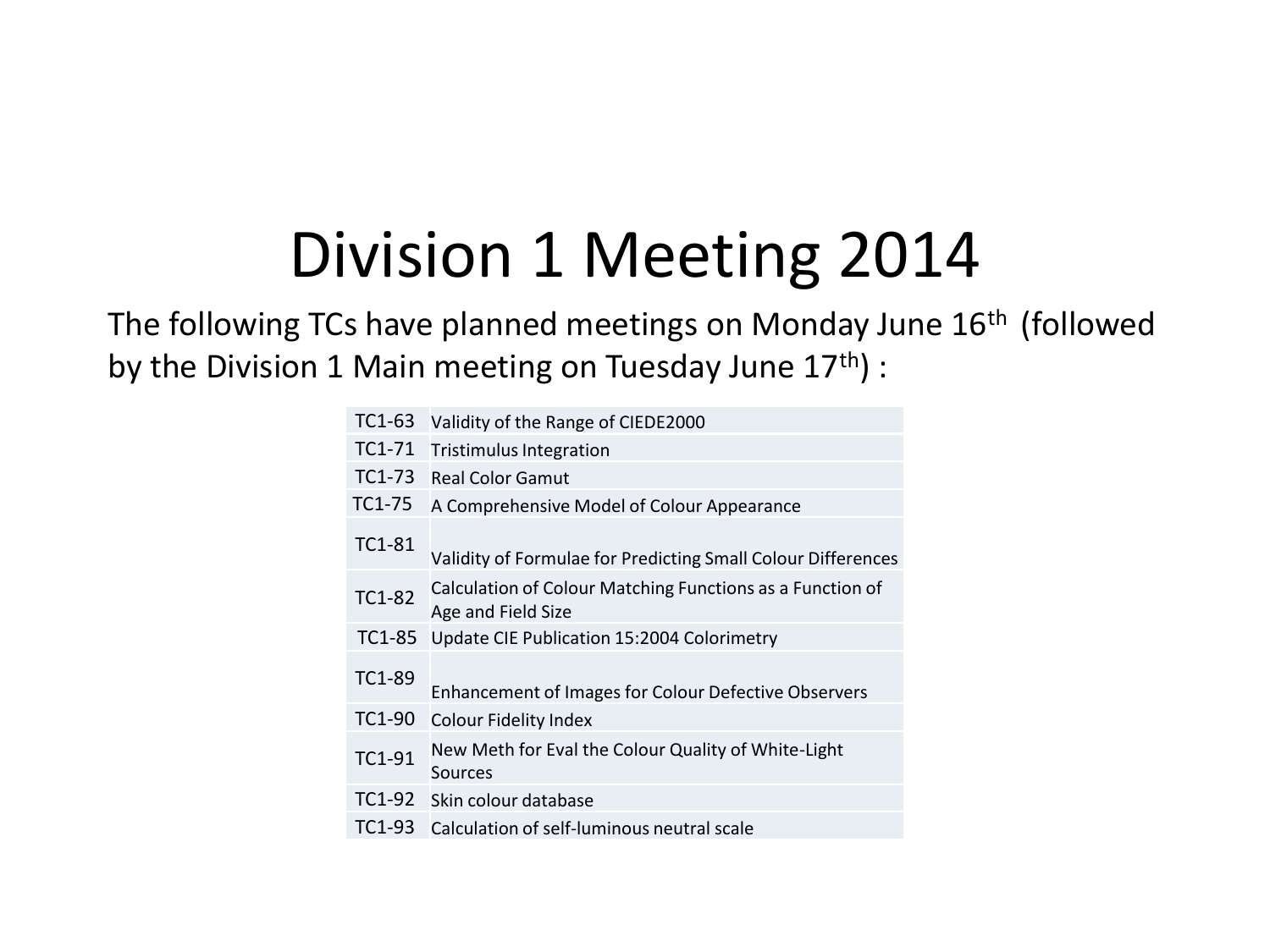The Symposium on Wednesday bridges the interests of CIE Division 1 and ASTM E12 with topics of interest to both groups. The program is shown in the next two slides.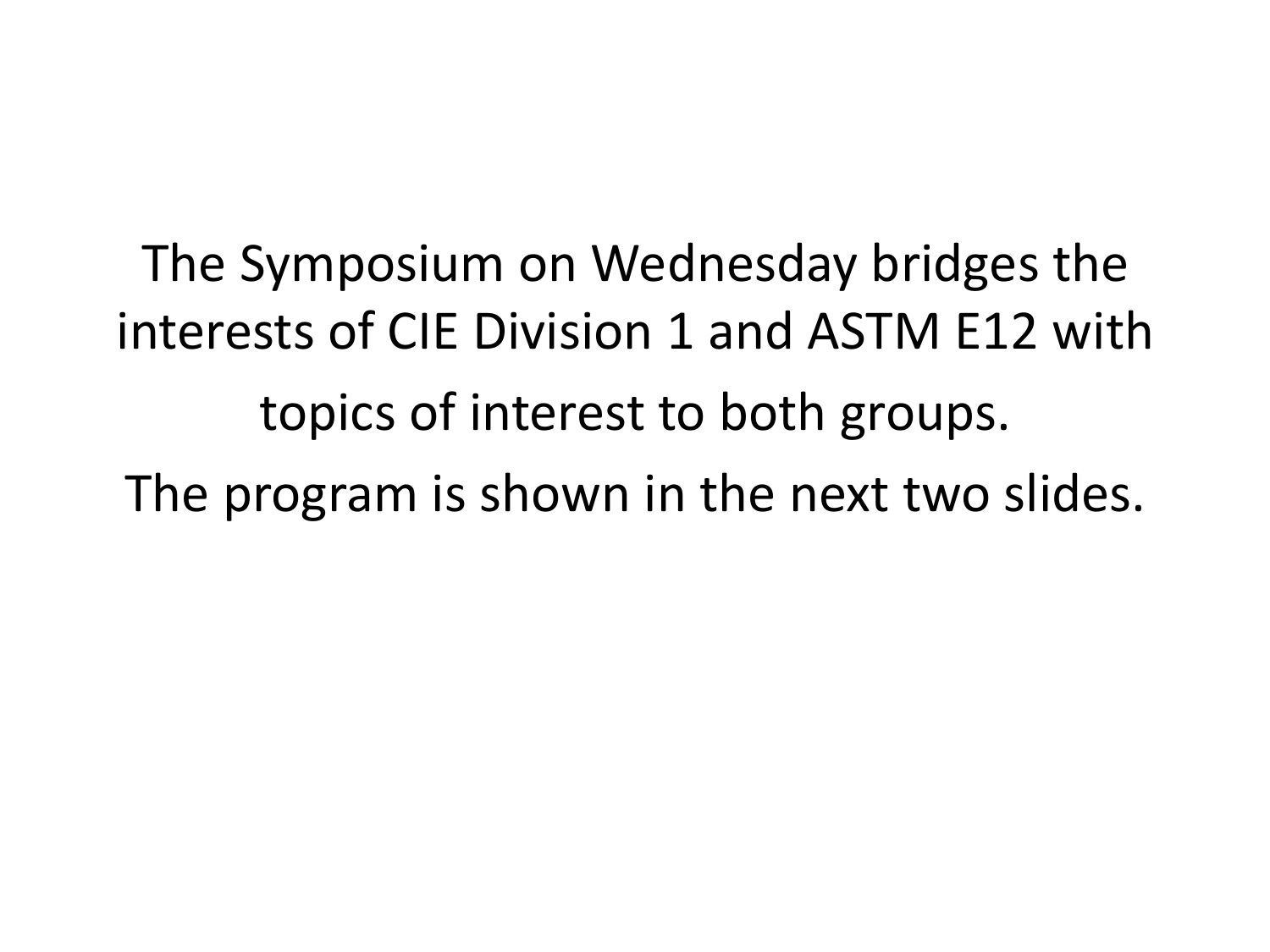- **Evaluating Spectrophotometric Uncertainty.** Hugh S. Fairman, Resource III, Inc., Tatamy, PA USA; Jack A. Ladson, Color Science Consultancy, Yardley, PA, USA
- **Toward a Unified Method for Computing Tristimulus Values.** Changjun Li, Liaoning University of Science and Technology, Anshan, China
- **Age- and Field-Size-Parameterized Calculations of Physiologically Significant XYZ Colour-Matching Functions.** Jan Henrik Wold, Ivar Farup, Gjovik U. College, Norway
- **Virtual Reality as a Surrogate Sensory Environment for Evaluation of Human Luminous Environment.** Mojtaba Navvab**,** U. Michigan Ann Arbor MI, USA
- **Review on One Aspect of Colour Quality: Visual Appreciation.** Sophie Jost, Université de Lyon, Ecole Nationale des Travaux Publics de l'Etat, Laboratoire Génie Civil et Bâtiment, Vaulx-en-Velin, Lyon, France
- **Slope of the Self-Luminous Gray Scale: Independent Converging Evidence.** Robert C. Carter, Pennsville, NJ, USA
- **How to Control Color Appearance Within the Interior Automotive Supply Chain.** Walter Franz, Datacolor AG, Switzerland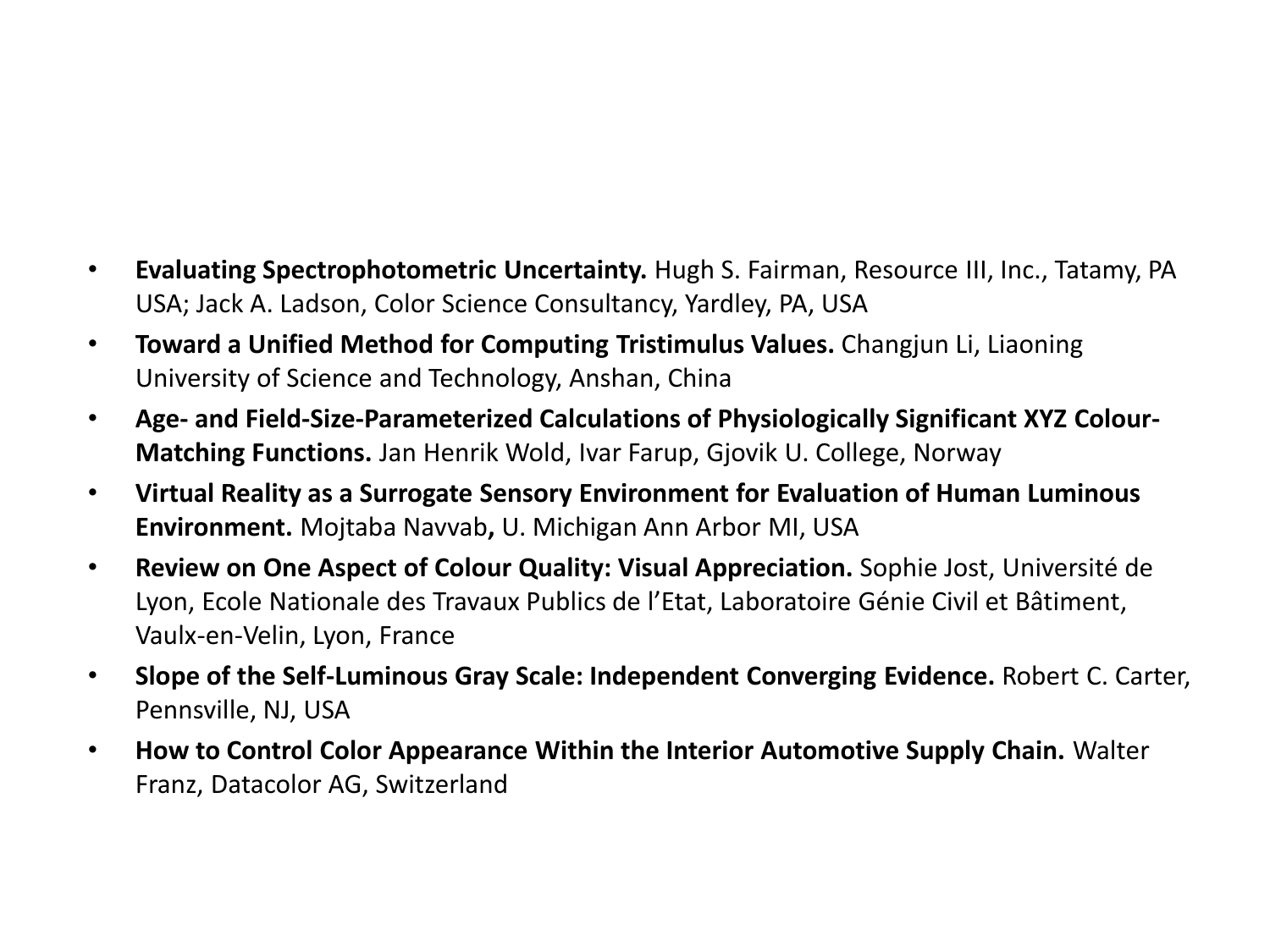- **Specification of Gonioapparent Color and Appearance**. Larry Steenhoek, Jeff Alspach, Allan Rodrigues (retired), Axalta Coating Systems, Wilmington, DE, USA
- **xDReflect, a European Joint Research Project devoted to the metrology of the appearance of surfaces.** Gaël Obien, Laboratoire Commun de Métrologie LNE-CNAM, La Plaine St Denis, France
- **Chromaticity of White.** Kevin A.G Smet., Geert Deconinck , Peter Hanselaer, University of Leuven, Ghent, Belgium
- **Assessing Color Rendering Without Test Samples.** Lorne Whitehead University of British Columbia Vancouver, British Columbia, Canada
- **Color Rendering and Museum Lighting: Field Study Based on Refurbishing the Lighting of the Sistine Chapel.** Janos Schanda, Péter Csuti, Ferenc Szabó**,** University of Pannonia**,**  Veszprém, Hungary
- **Toward a Unified Nomenclature in Fluorescence Spectrophotometry.** James E. Leland, Copia LLC Goshen, NH, USA
- **Evaluation of Targets for Color Calibrating Digital Color Images from Optical Bright-Field Transmission Microscope.** Hong Wei, Michael Brill, and Tae Park, Datacolor, Inc. Lawrenceville, NJ USA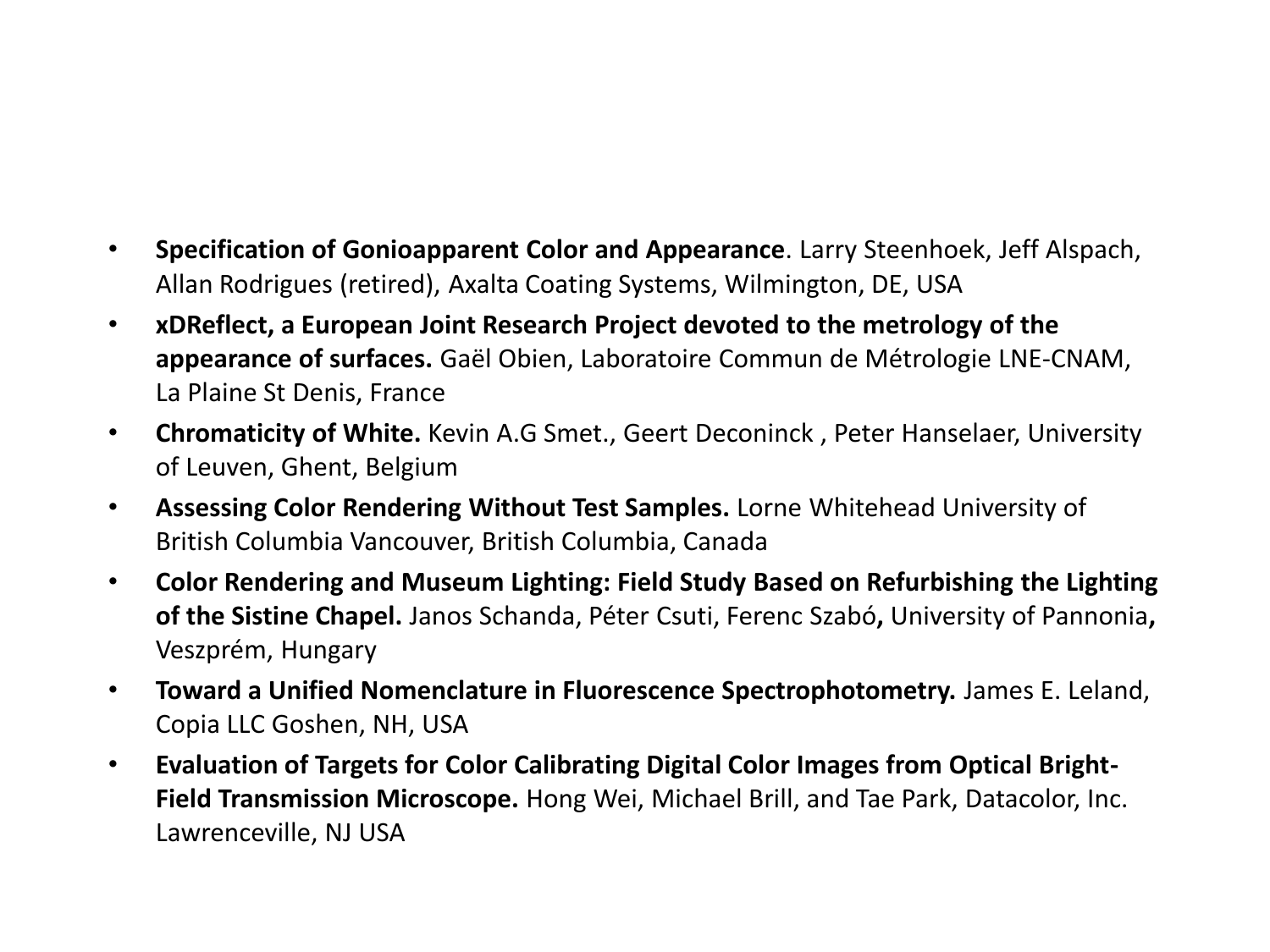

#### CIE Division 2 Report

Yoshi Ohno, Ph.D. CIE President-elect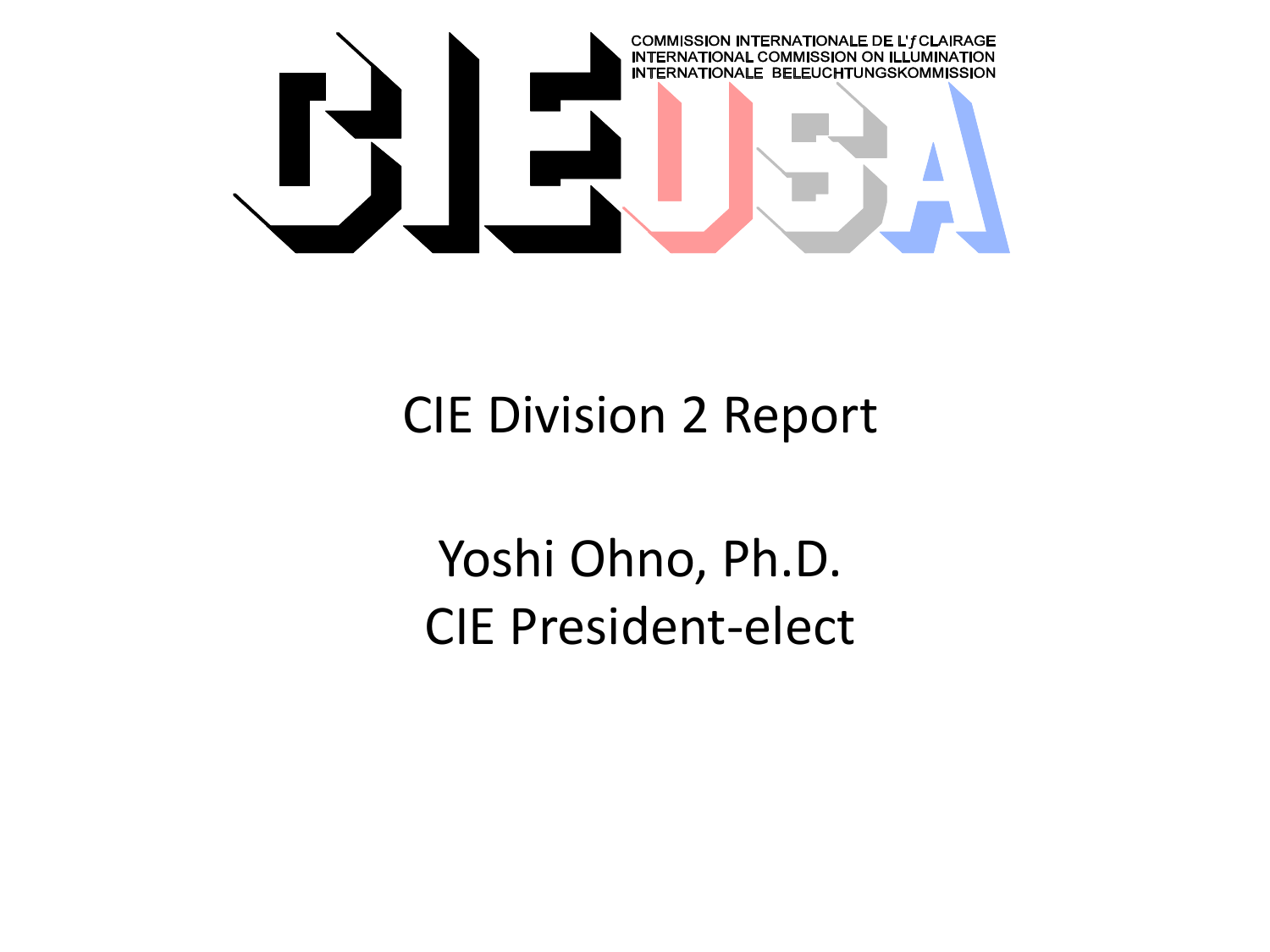

#### CIE Division 3 Report Interior Environment & Lighting Design

Jennifer Veitch, Ph.D. (Canada)

Terry McGowan, PE (USA), Division Member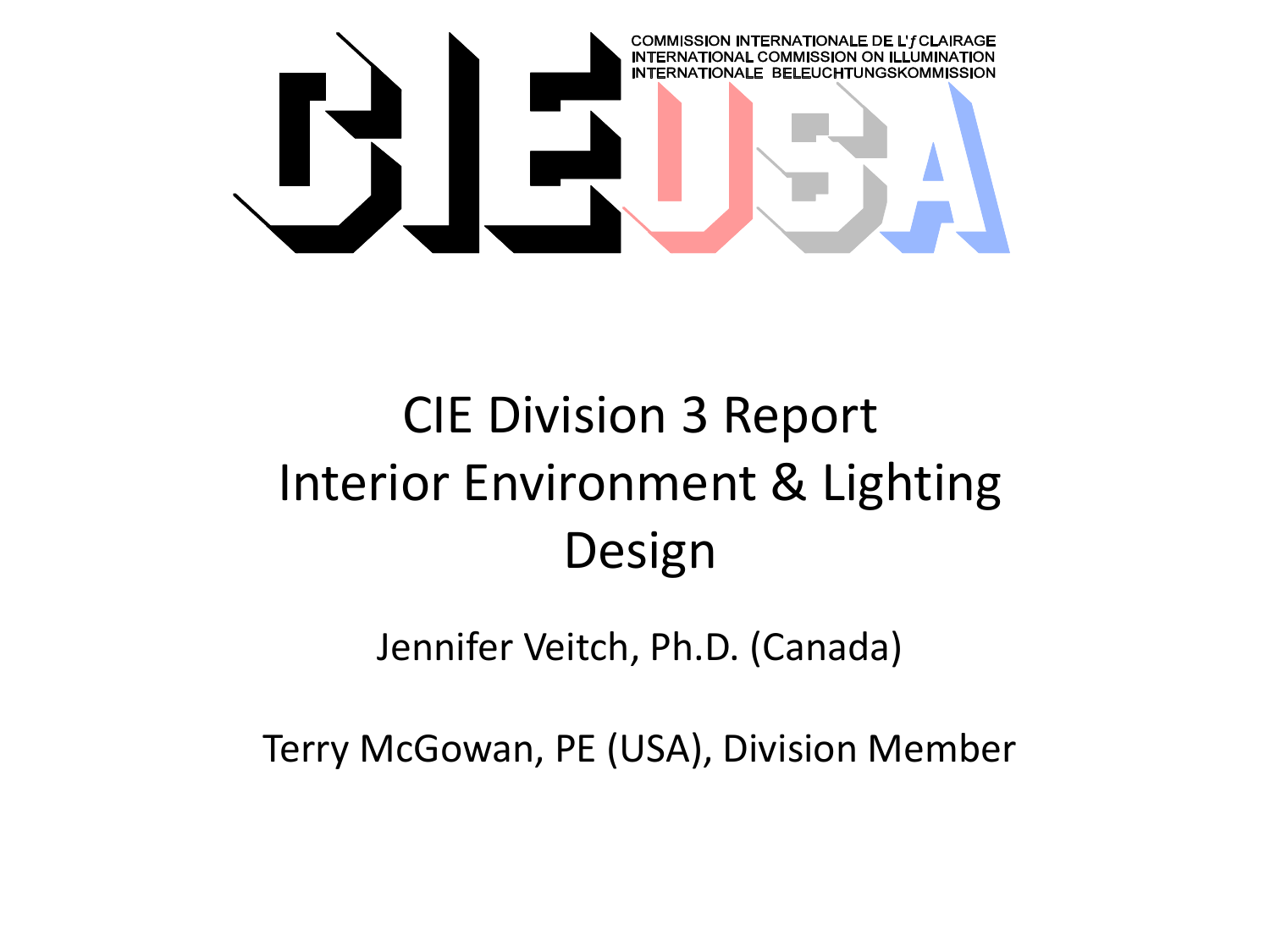## New Publication!

CIE 205.2013, *Review of lighting quality measures for interior lighting with LED lighting systems.*

•This report provides information on the suitability of existing lighting quality measures (developed mostly for diffuse sources) when applied to (commercial) interior LED lighting systems (in which the source often consists of small bright points):

- ‐ gaps and weaknesses in existing quality measures,
- ‐ recommends new quality measures
- ‐ suggestions for required research.

Authors include Naomi Miller (USA) and Erhan Dikel (Canada). TCC was Martine Knoop (Germany).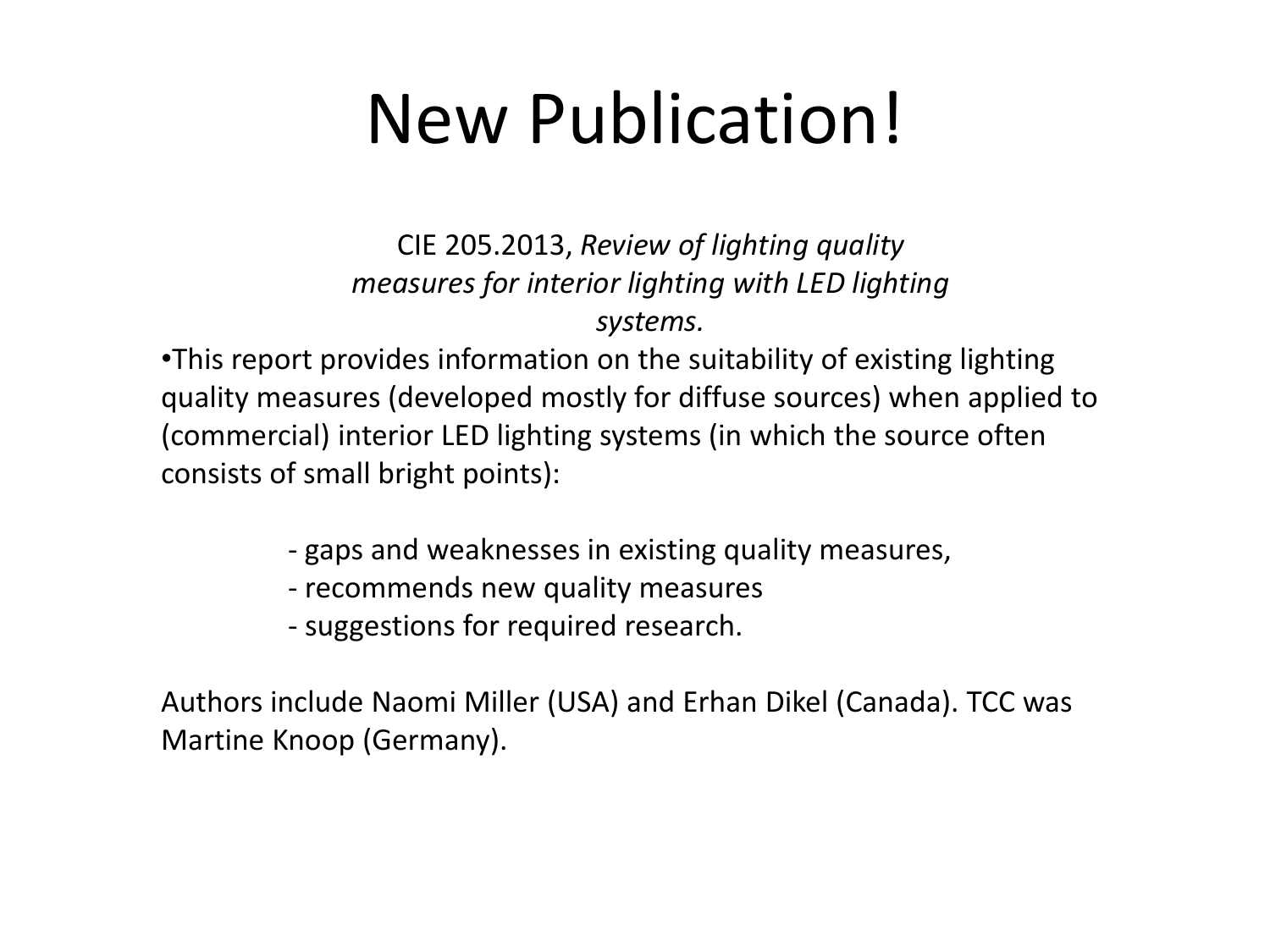## New Joint TC!

JTC4 (D3/D6): Visual, Health, and Environmental Benefits of Windows in Buildings during Daylight Hours

- TCCs: M. Knoop (D3, Germany) & F. Bisegna (D6, Italy)

‐ Literature review & consensus on benefits

‐ Recommendations for metrics to predict benefits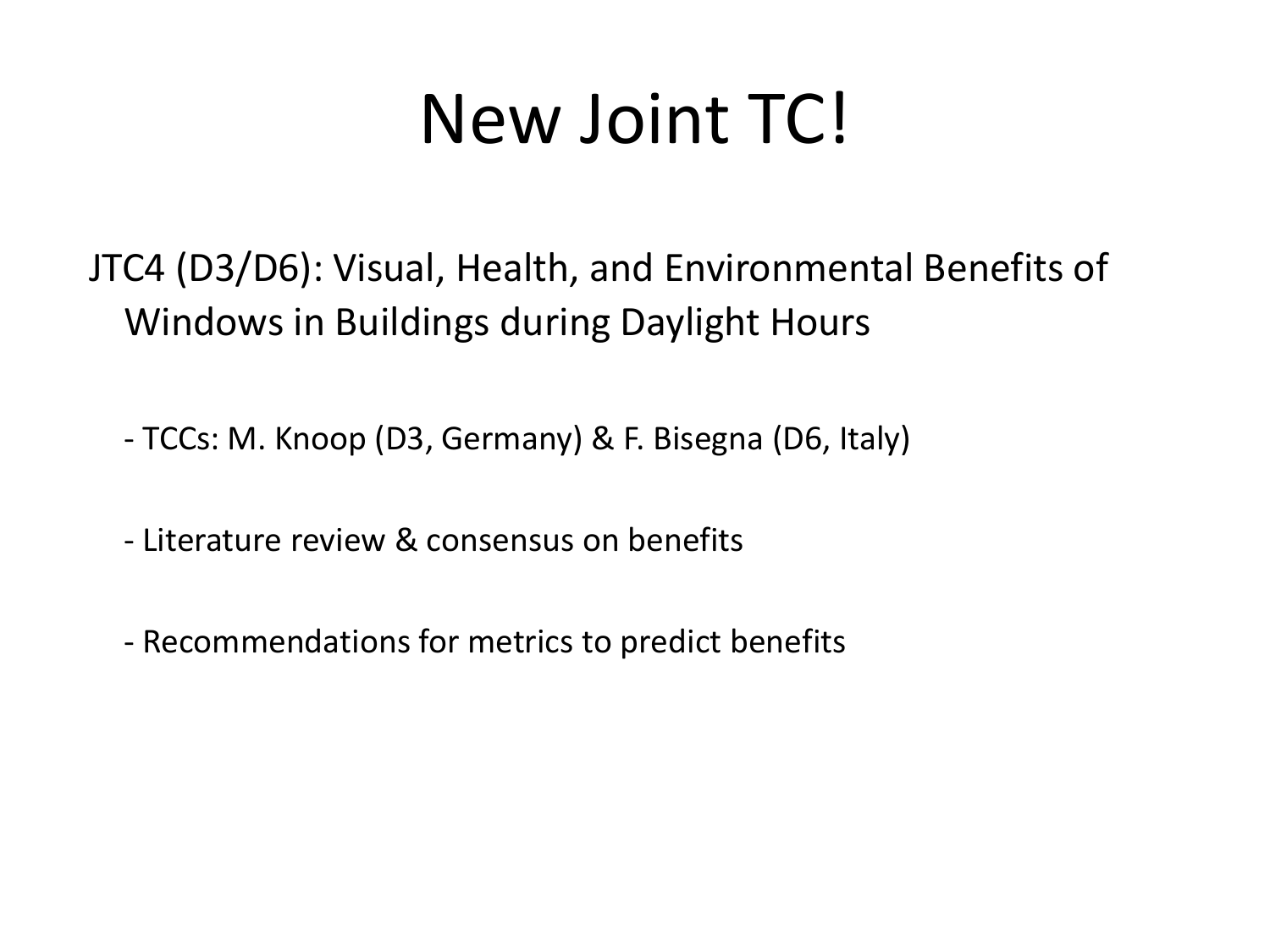## Technical Committees & Reporterships

|           | <b>TC</b>    | <b>Title</b>                                                                 | Chairman       |
|-----------|--------------|------------------------------------------------------------------------------|----------------|
| $\bullet$ | $3 - 34$     | Protocols for describing lighting                                            | J. Veitch      |
| $\bullet$ | $3 - 39$     | Discomfort glare from daylight in buildings                                  | W. Osterhaus   |
| $\bullet$ | $3 - 44$     | Lighting for the elderly                                                     | Y. Akashi      |
| $\bullet$ | $3 - 45$     | Luminance-based design approach                                              | Y. Nakamura    |
| $\bullet$ | $3 - 46$     | Research roadmap for healthful interior lighting applications                | J. Veitch      |
| $\bullet$ | $3-47$       | Climate-based daylight modelling                                             | J. Mardaljevic |
| $\bullet$ | $3 - 48$     | CIE standard method of UF table calculation for indoor luminaires            | P. Thorns      |
| $\bullet$ | $3 - 49$     | Decision scheme for lighting controls for tertiary lighting in buildings     | P. Dehoff      |
| $\bullet$ | $3 - 50$     | Lighting quality measures for interior lighting with LED lighting systems    | M. Knoop       |
| $\bullet$ | $3 - 51$     | CIE standard general sky guide                                               | S. Darula      |
| $\bullet$ | $3 - 52$     | Energy performance of buildings – Energy requirements for lighting           | D. Schornick   |
| $\bullet$ | $3 - 53$     | Revision of CIE S 008 Joint ISO*CIE Standard: Lighting of Work Places -      |                |
|           |              | Part 1:Indoor<br>$\bullet$                                                   | Y. Koga        |
| $\bullet$ | $3 - 54$     | Revision of CIE 16-1970: Daylight                                            | A. Pellegrino  |
| $\bullet$ | $3 - 55$     | Metrics for sunlighting and daylight passing through sunshading devices      | M. Fontoynont  |
|           | $\mathsf{R}$ | <b>Title</b>                                                                 | Chairman       |
| $\bullet$ | $3 - 29$     | Variable Transmission Glazing (VTG): Current Trends and Future Prospects for |                |
|           |              | Uptake by the Building Sector                                                | J. Mardaljevic |
| $\bullet$ | $3 - 30$     | Daylight Systems Metrics - Evaluation of Daylight Systems and Products       | M. Fontoynont  |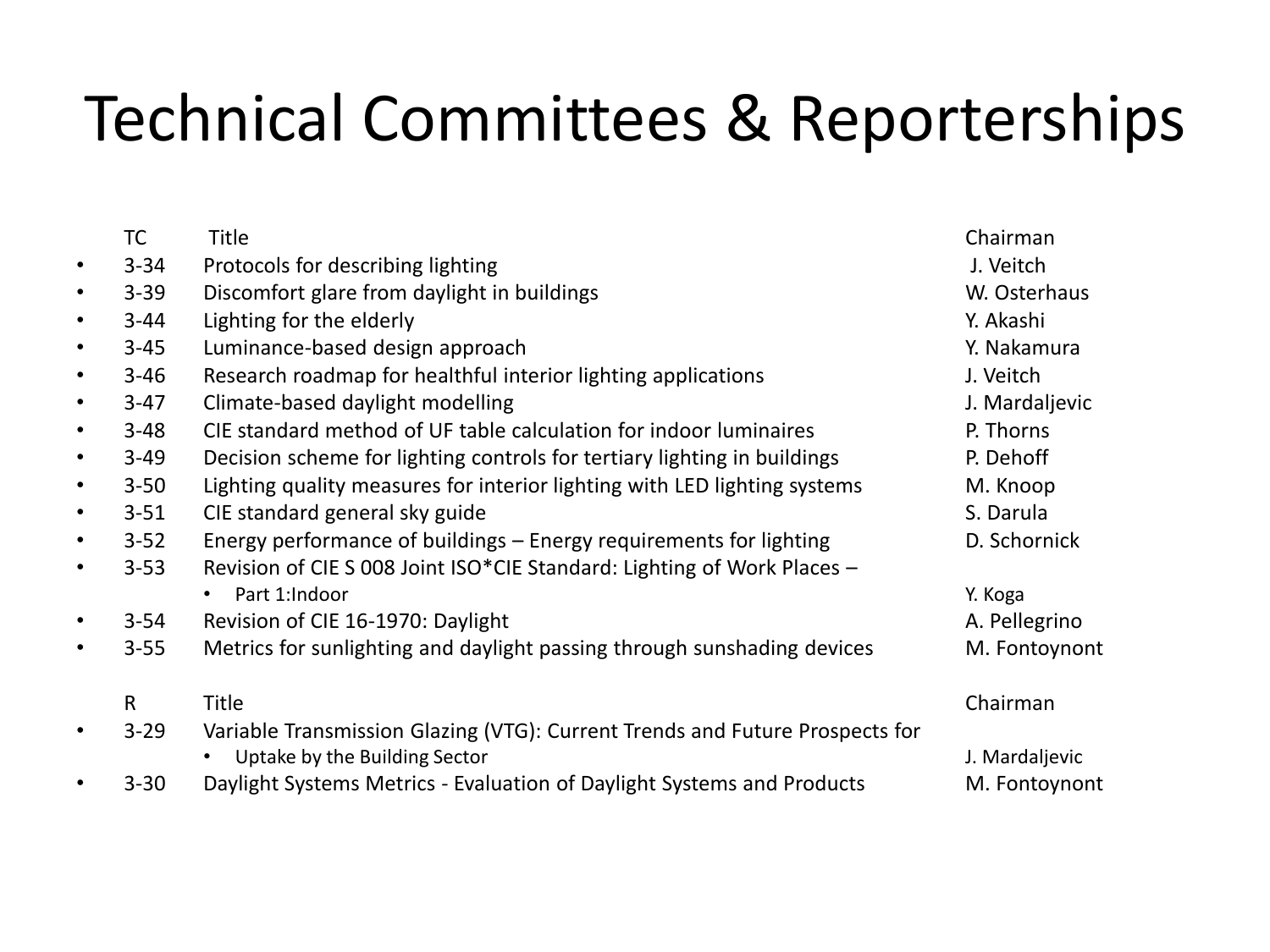# Activity Highlights

- TC 3‐34, "Protocols for Describing Lighting" is close to completion major inputs came from N. Miller, T. McGowan
- TC 3‐46, "Research Roadmap for Healthful Interior Lighting Applications" is moving again (albeit slowly)
- TC 3‐53 will revise S008 / ISO 8995, Lighting for Indoor Work Places.
	- GLA sent a member, Mike Jouaneh (USA, Lutron)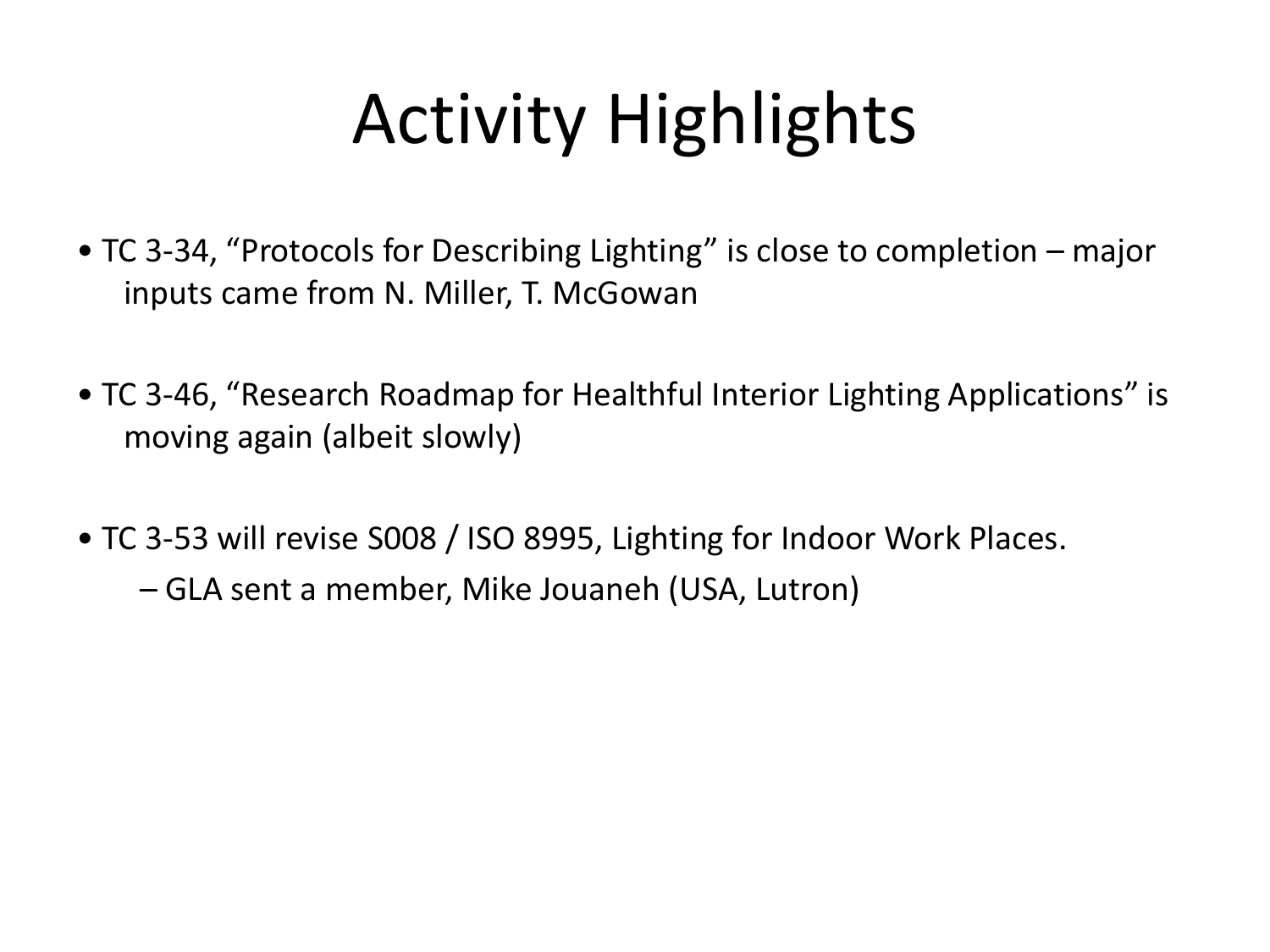# Hot Topics

- Discomfort glare from small sources
	- TC proposal under discussion now
- Available daylighting metrics (likely a reportership)
- Possible expert workshop on research methods
- International Year of Light 2015!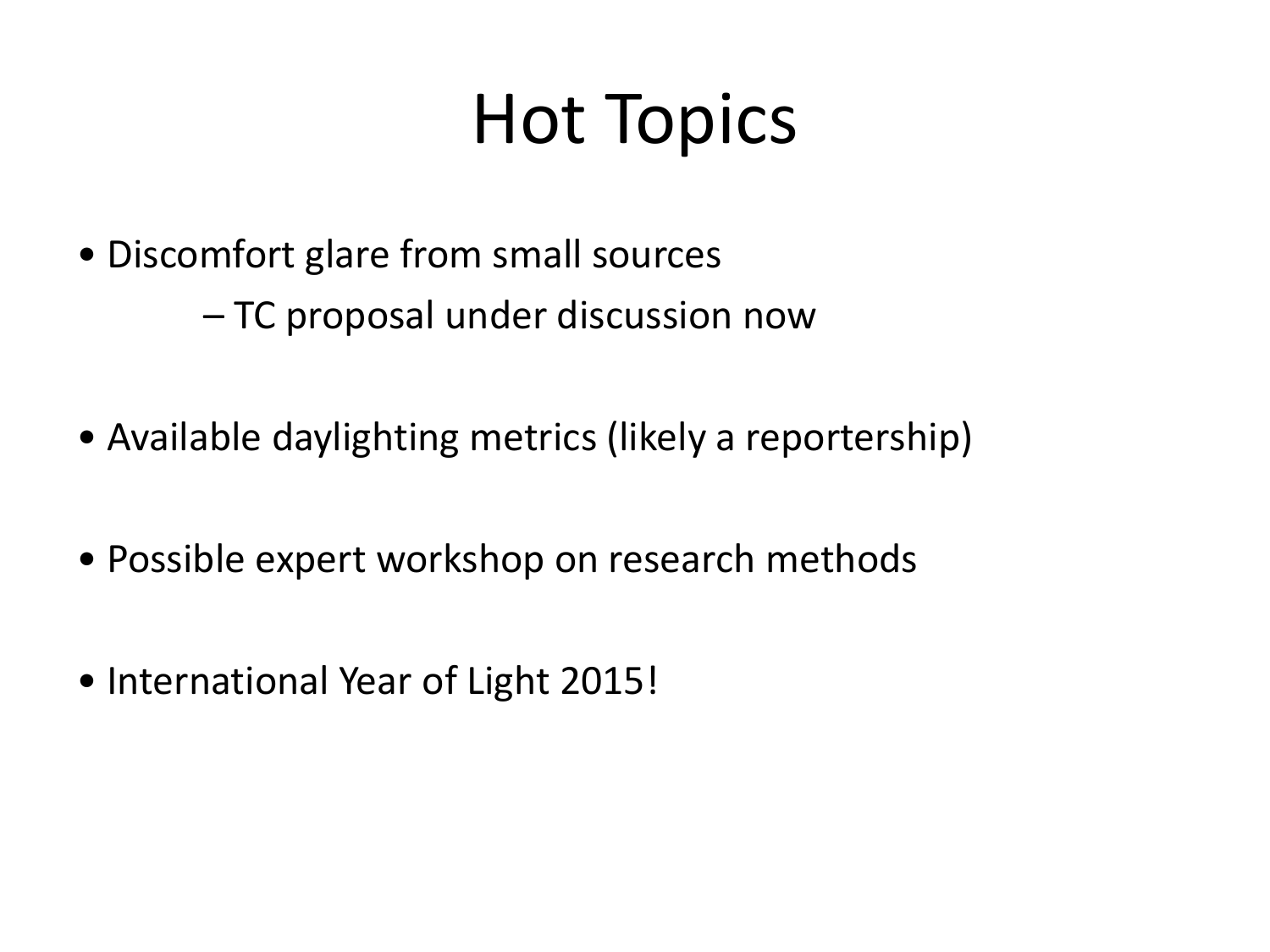# New Ways of Working

- LinkedIn discussion group: invitation-only, moderated
	- but we welcome new expert "friends of D3"
- Even‐year meetings will be Webex
	- Reduce cost of participation
	- Increase time for reflection and discussion
	- Reduce carbon footprint
- Goals and regular progress reviews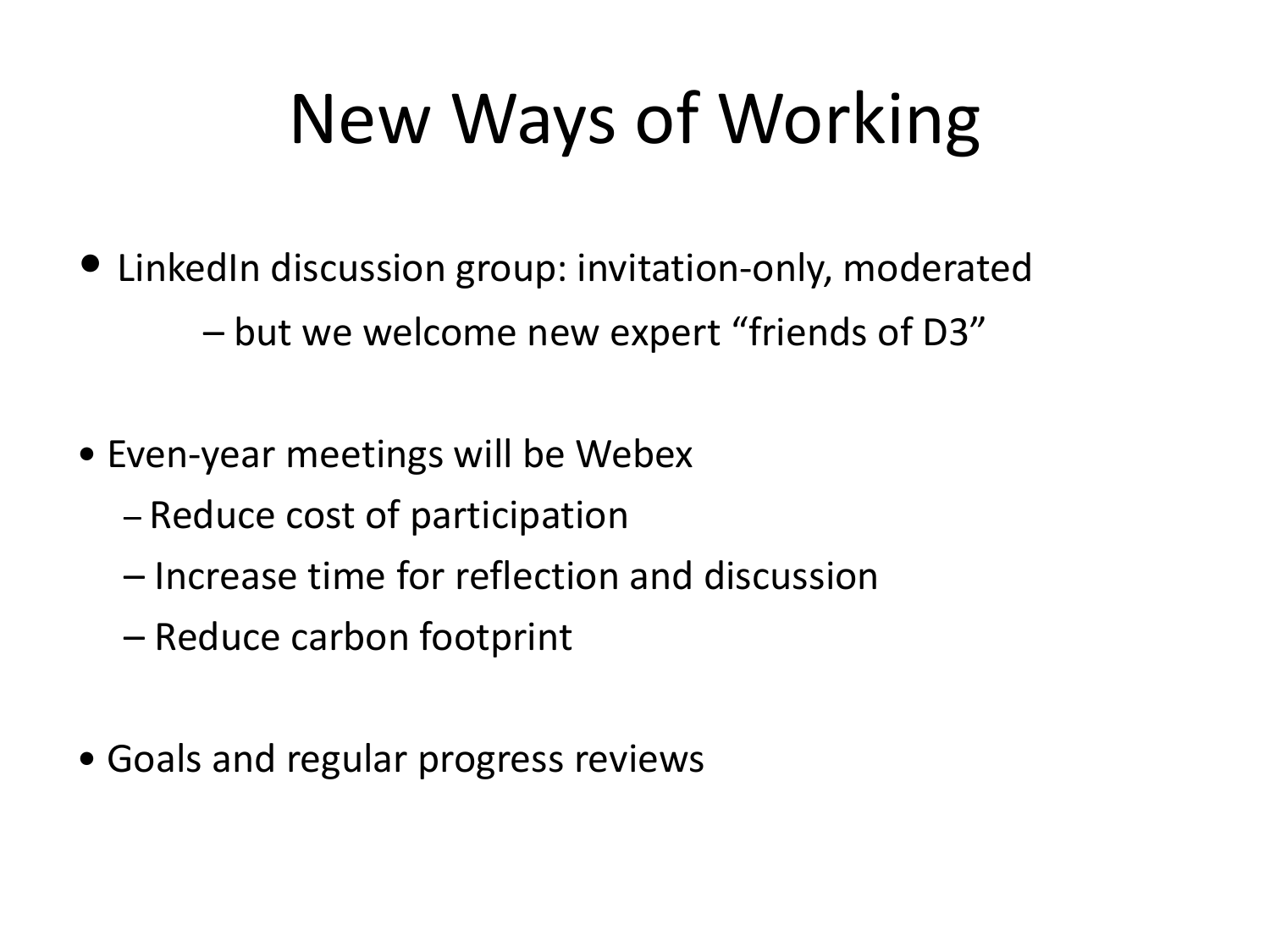

#### CIE Division 4 Report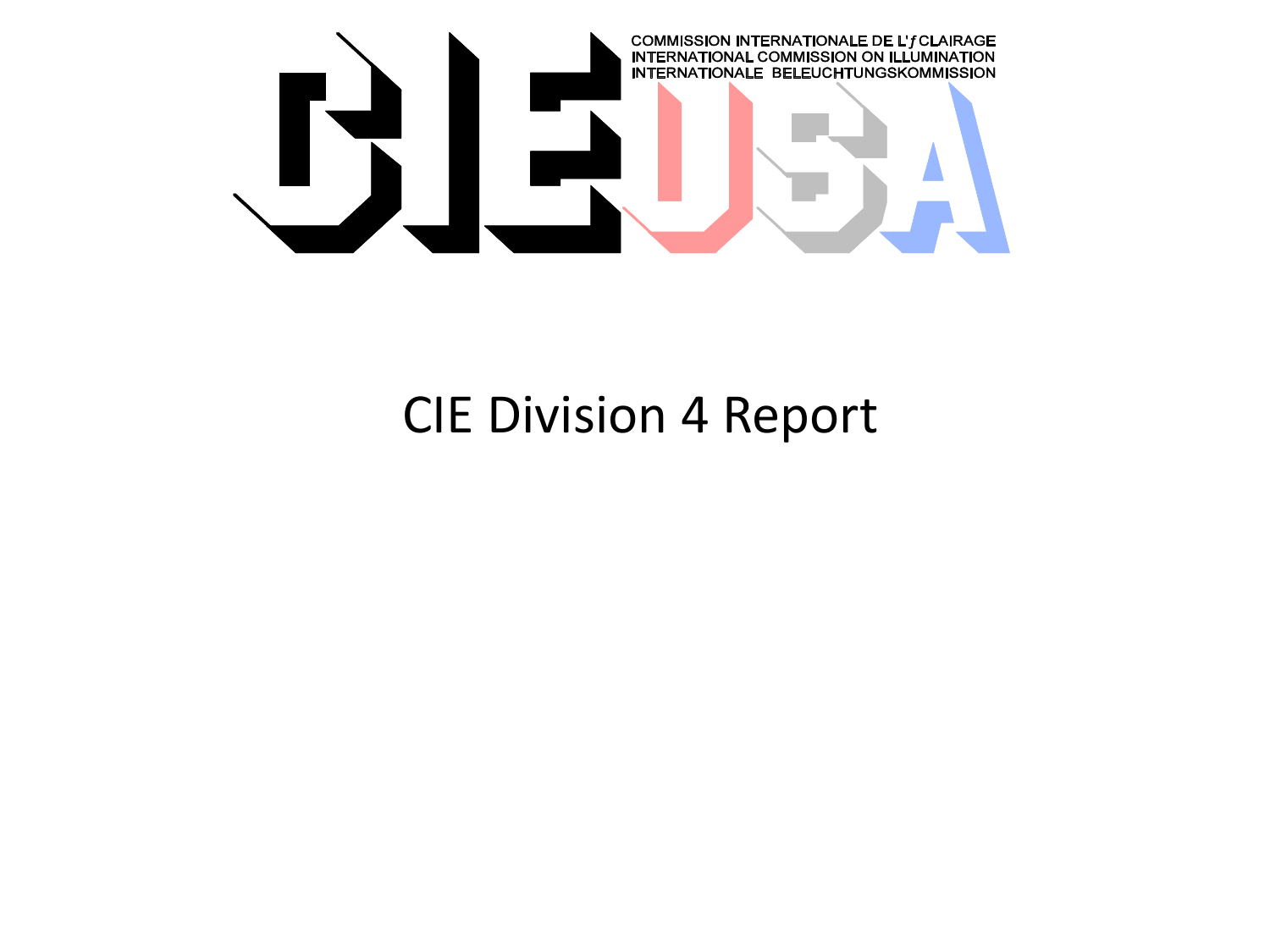#### **Technical Committees**

[TC 4-51: Optimization of Road Lighting](http://div4.cie.co.at/?i_ca_id=585&pubid=415) [TC 4-50: Road Surface Characterization for](http://div4.cie.co.at/?i_ca_id=585&pubid=414)  [Lighting Applications](http://div4.cie.co.at/?i_ca_id=585&pubid=414) [TC 4-49: Guide to the Properties and Uses of](http://div4.cie.co.at/?i_ca_id=585&pubid=413)  [Retroreflectors](http://div4.cie.co.at/?i_ca_id=585&pubid=413) [at Night](http://div4.cie.co.at/?i_ca_id=585&pubid=413) [TC 4-47: Application of LEDs in Transport](http://div4.cie.co.at/?i_ca_id=585&pubid=293)  [Signalling](http://div4.cie.co.at/?i_ca_id=585&pubid=293) [and Lighting](http://div4.cie.co.at/?i_ca_id=585&pubid=293)  [TC 4-46: 300 mm Roundel Signals](http://div4.cie.co.at/?i_ca_id=585&pubid=292)  [TC 4-45: Performance Assessment Method for](http://div4.cie.co.at/?i_ca_id=585&pubid=422)  [Vehicle Headlamps](http://div4.cie.co.at/?i_ca_id=585&pubid=422) [TC 4-40: Requirements for Retroreflective](http://div4.cie.co.at/?i_ca_id=585&pubid=288) **Traffic Signs** [TC 4-36: Visibility Design for Roadway Lighting](http://div4.cie.co.at/?i_ca_id=585&pubid=287)  [TC 4-33: Discomfort Glare in Road Lighting](http://div4.cie.co.at/?i_ca_id=585&pubid=286)  [TC 4-32: Surface Colours](http://div4.cie.co.at/?i_ca_id=585&pubid=285) [for Traffic Signs](http://div4.cie.co.at/?i_ca_id=585&pubid=285)  [TC 4-21: Interference by Light with](http://div4.cie.co.at/?i_ca_id=585&pubid=282)  [Astronomical Observations](http://div4.cie.co.at/?i_ca_id=585&pubid=282)  [TC 4-15: Road Lighting Calculations](http://div4.cie.co.at/?i_ca_id=585&pubid=280)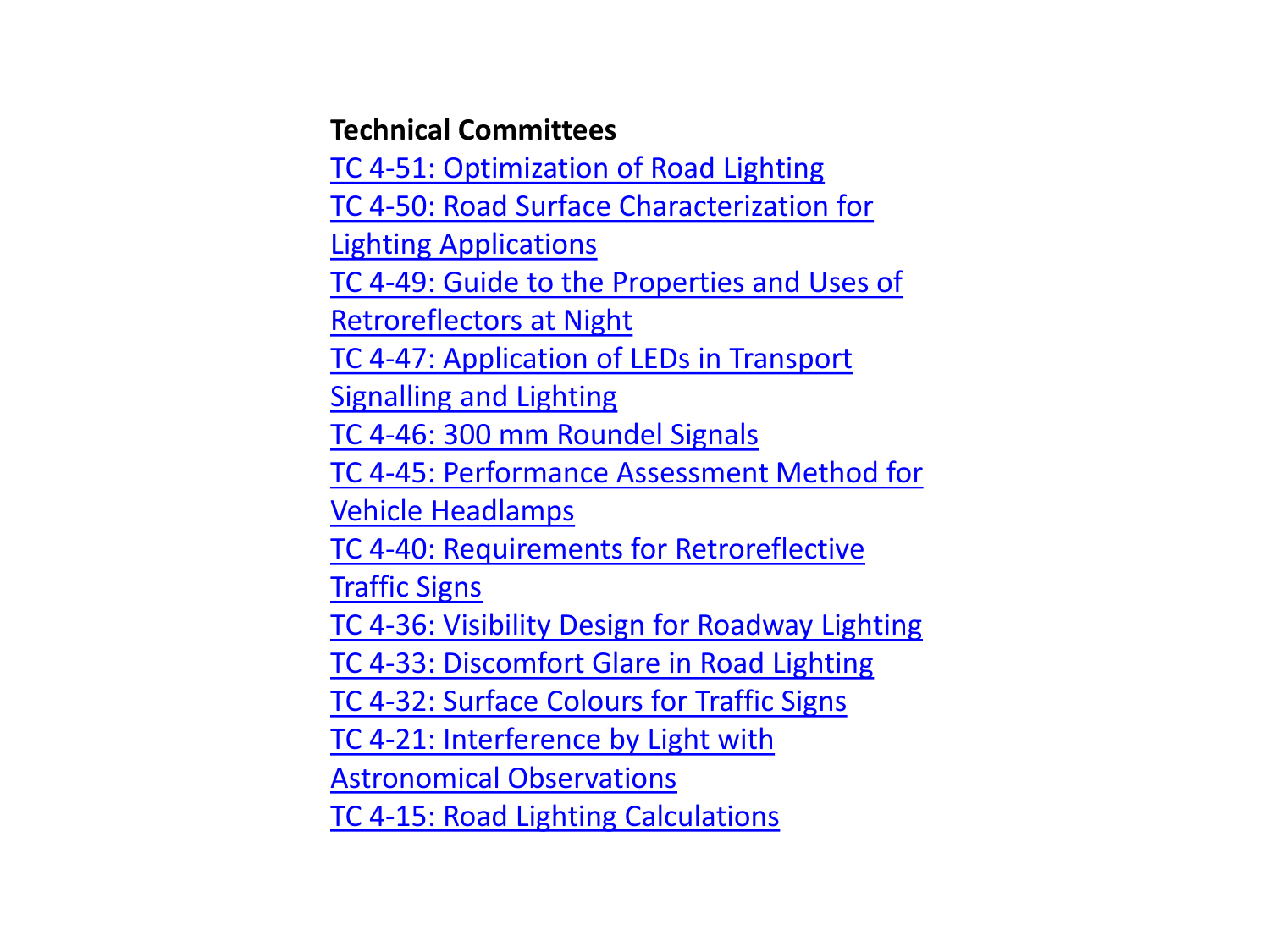

#### CIE Division 5 Report

Ronald Gibbons, Ph.D. is the new Division Director

Last meeting was in Blacksburg, VA in Sept. 2012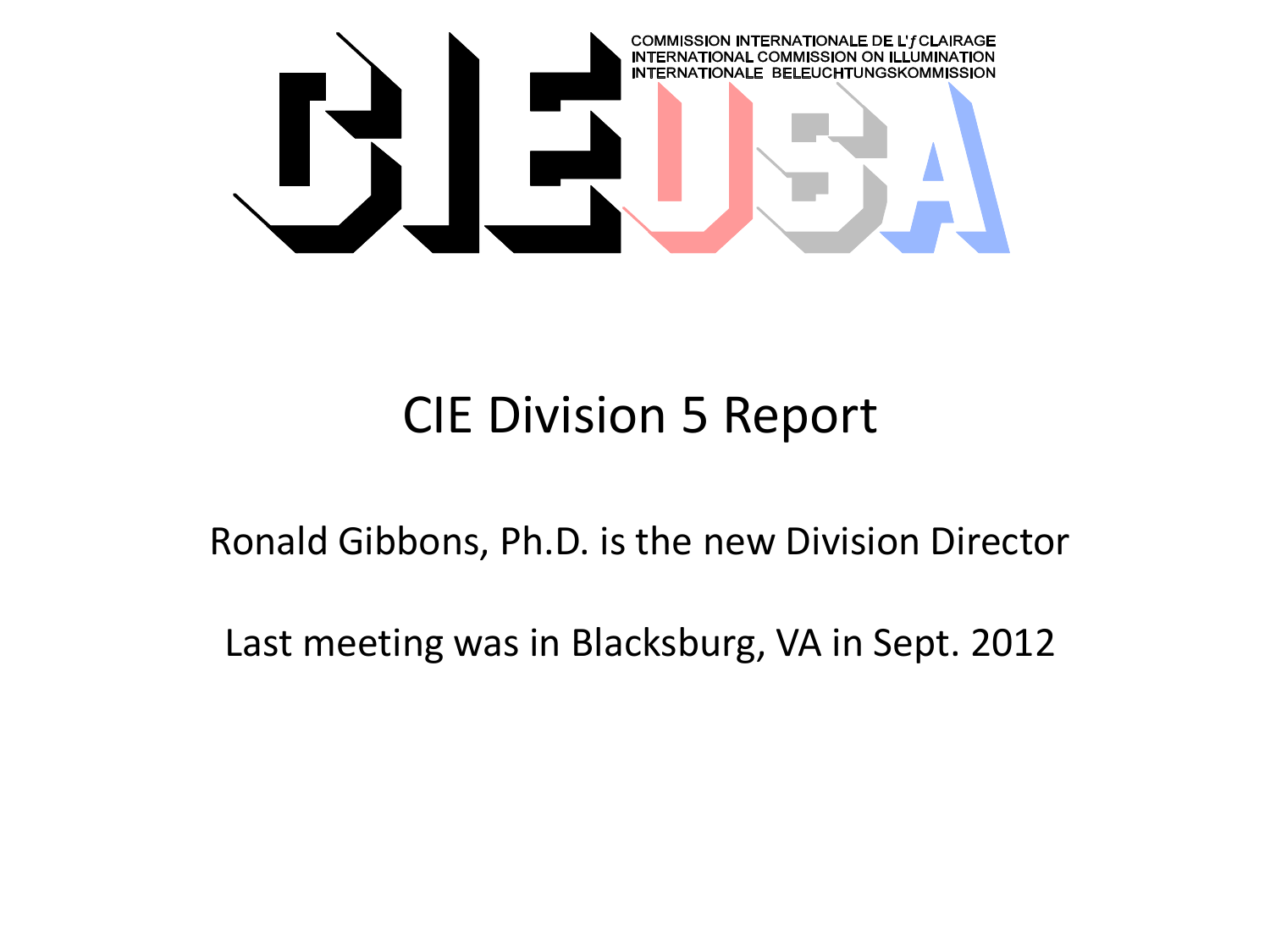- [•TC 5-28: Guide on the Limitation of the Effects of Obtrusive Light](http://div5.cie.co.at/?i_ca_id=597&pubid=302)
- [•TC 5-27: Artificial Lighting and its Impact on the Natural Environment](http://div5.cie.co.at/?i_ca_id=597&pubid=301)
- [•TC 5-26: Guide for the Lighting of Sport Events for Colour](http://div5.cie.co.at/?i_ca_id=597&pubid=352) [Television and Film](http://div5.cie.co.at/?i_ca_id=597&pubid=352)  **Systems**
- [•TC 5-24: Guide for Architectural and Decorative Lighting](http://div5.cie.co.at/?i_ca_id=597&pubid=300)
- [•TC 5-23: Guidelines for the Use of Different Illuminance Parameters in Outdoor](http://div5.cie.co.at/?i_ca_id=597&pubid=299)  **Applications**
- [•TC 5-22: Beam Patterns for Exterior Floodlighting Luminaires](http://div5.cie.co.at/?i_ca_id=597&pubid=298)
- [•TC 5-21: A Guide to Urban Lighting Masterplanning](http://div5.cie.co.at/?i_ca_id=597&pubid=297)
- [•TC 5-20: Guide for Sports Lighting](http://div5.cie.co.at/?i_ca_id=597&pubid=296)
- [•TC 5-18: Practical Design Guidelines for the Lighting of Exterior Work Areas](http://div5.cie.co.at/?i_ca_id=597&pubid=295)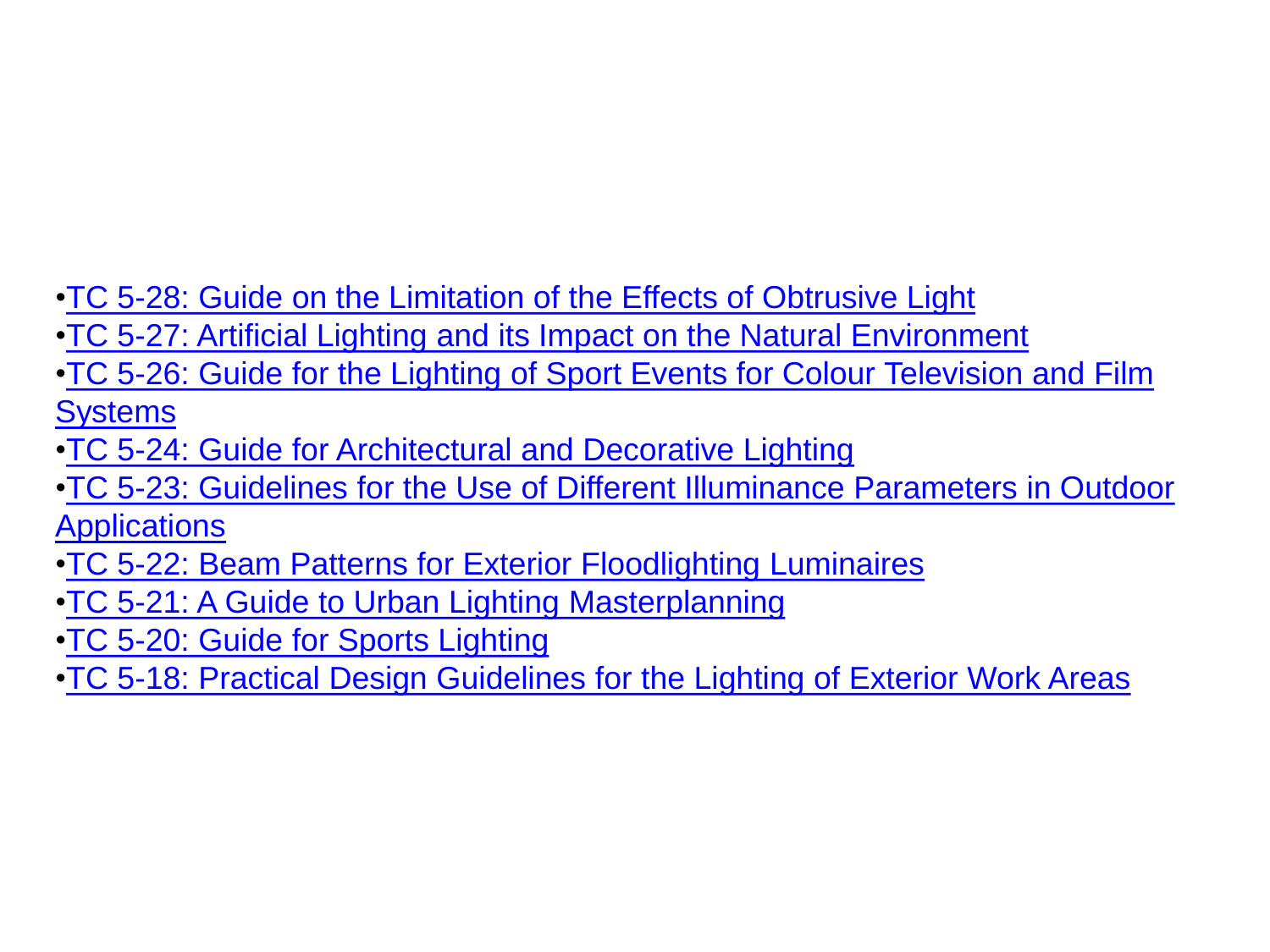

#### CIE Division 6 Report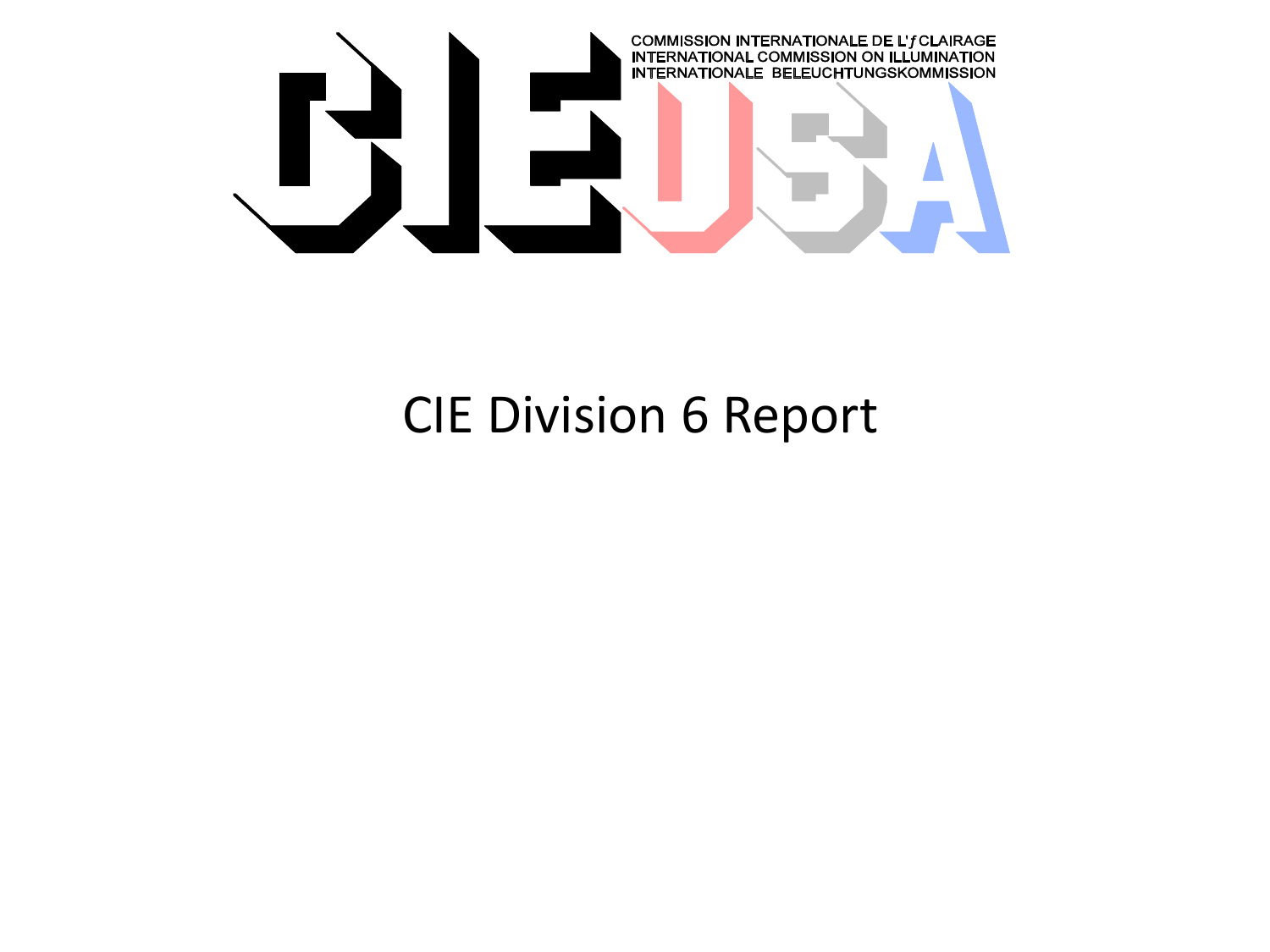- [•TC 6-66: Maintaining summer levels of 25OH vitamin D during winter by](http://div6.cie.co.at/?i_ca_id=609&pubid=463)  [minimal exposure to artificial UV sources;](http://div6.cie.co.at/?i_ca_id=609&pubid=463) [requirements and weighing the](http://div6.cie.co.at/?i_ca_id=609&pubid=463)  [\(dis\)advantages](http://div6.cie.co.at/?i_ca_id=609&pubid=463)
- [•TC 6-64: Optical Safety of Infrared Eye Trackers Applied for Extended-](http://div6.cie.co.at/?i_ca_id=609&pubid=333)**Duration**
- [•TC 6-63: Photobiological](http://div6.cie.co.at/?i_ca_id=609&pubid=332) [Strategies for Adjusting Circadian Phases to](http://div6.cie.co.at/?i_ca_id=609&pubid=332)  [Minimize the Impact of Shift Work and Jet Lag](http://div6.cie.co.at/?i_ca_id=609&pubid=332)
- [•TC 6-62: Action Spectra and Dosimetric](http://div6.cie.co.at/?i_ca_id=609&pubid=331) [Quantities for Circadian and](http://div6.cie.co.at/?i_ca_id=609&pubid=331)  [Related Neurobiological Effects](http://div6.cie.co.at/?i_ca_id=609&pubid=331)
- [•TC 6-61: Measurement of Radiation Using the Phytometric](http://div6.cie.co.at/?i_ca_id=609&pubid=330) [System for](http://div6.cie.co.at/?i_ca_id=609&pubid=330)  [Plant Application](http://div6.cie.co.at/?i_ca_id=609&pubid=330)
- [•TC 6-52: Proper Measurement of Passive UV Air Disinfection Sources](http://div6.cie.co.at/?i_ca_id=609&pubid=322)
- [•TC 6-49: Infrared Cataract](http://div6.cie.co.at/?i_ca_id=609&pubid=319)
- [•TC 6-45: Optical Radiation Hazard Measurements in the Workspace](http://div6.cie.co.at/?i_ca_id=609&pubid=316)
- [•TC 6-42: Lighting Aspects for Plant Growth in Controlled Environments](http://div6.cie.co.at/?i_ca_id=609&pubid=313)
- **•TC 6-37: Light and Retinal Disease**
- [•TC 6-28: Standardization of Sunscreen Testing: Method for UV-A](http://div6.cie.co.at/?i_ca_id=609&pubid=308)  [Sunscreen Testing](http://div6.cie.co.at/?i_ca_id=609&pubid=308)
- [•TC 6-21: Low Lewel](http://div6.cie.co.at/?i_ca_id=609&pubid=306) [UV Cataract](http://div6.cie.co.at/?i_ca_id=609&pubid=306)
- [•TC 6-08: Guidelines for Obtaining Action Spectra Definitions](http://div6.cie.co.at/?i_ca_id=609&pubid=303)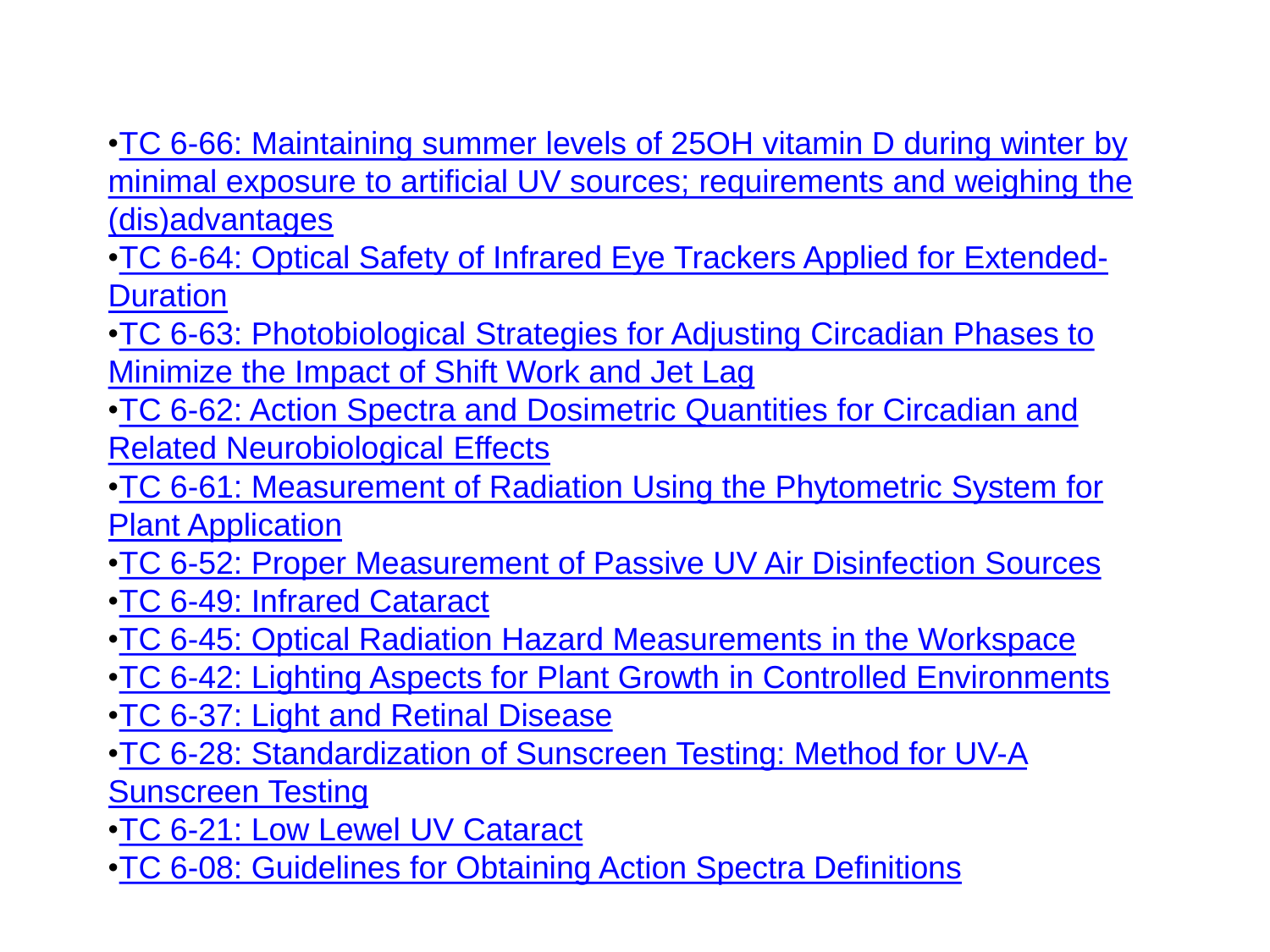

#### CIE Division 8 Report

Po-Chieh Hung, Ph.D. Division Director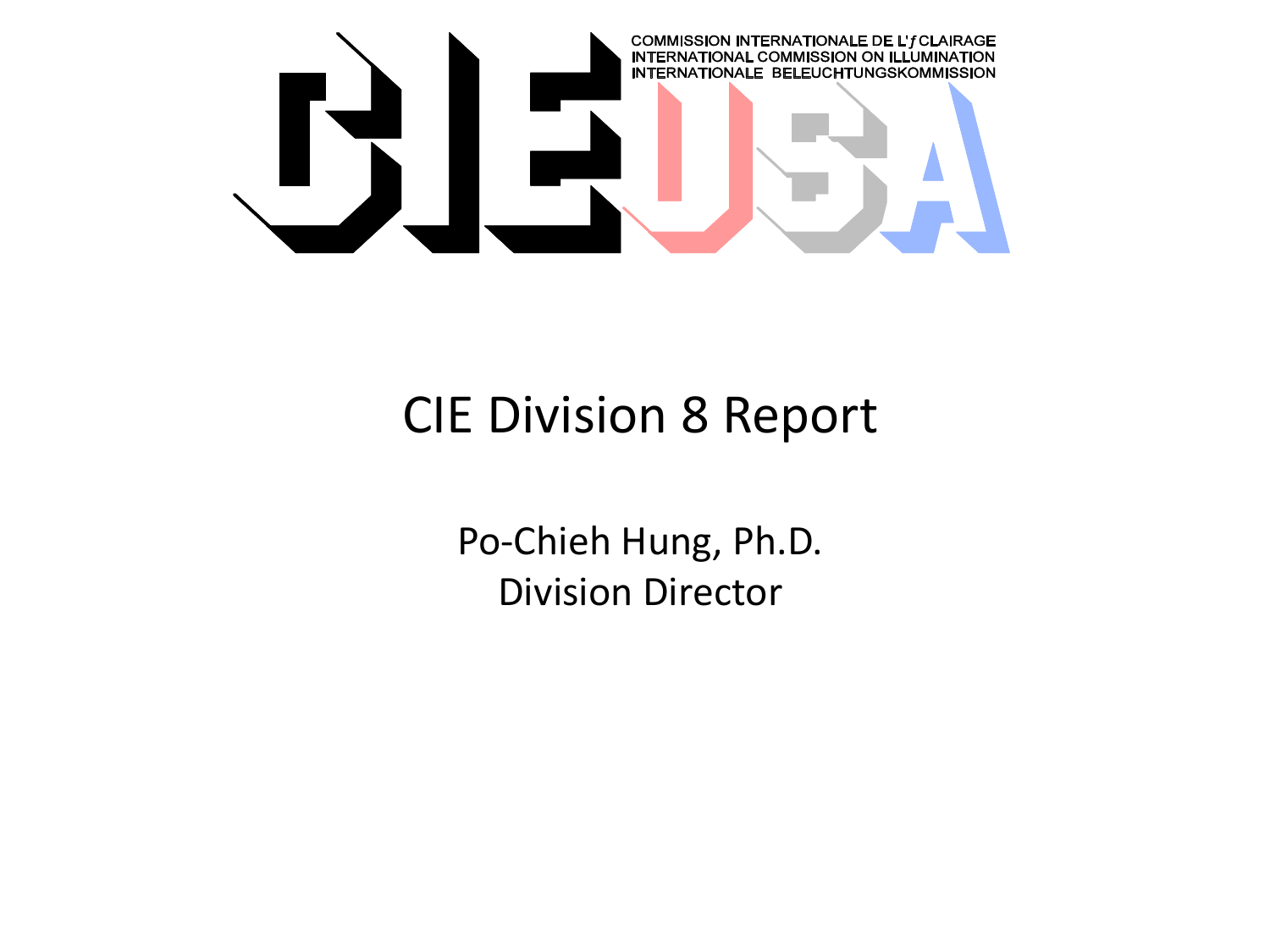- [•TC 8-13: Colour](http://div8.cie.co.at/?i_ca_id=621&pubid=458) [Gamuts](http://div8.cie.co.at/?i_ca_id=621&pubid=458) [for Output Media](http://div8.cie.co.at/?i_ca_id=621&pubid=458)
- **•TC 8-12: Image and Video Compression Assessment**
- [•TC 8-11: CIECAM02 Mathematics](http://div8.cie.co.at/?i_ca_id=621&pubid=339)
- [•TC 8-10: Office Lighting for Imaging](http://div8.cie.co.at/?i_ca_id=621&pubid=338)
- [•TC 8-09: Archival Colour](http://div8.cie.co.at/?i_ca_id=621&pubid=337) [Imaging](http://div8.cie.co.at/?i_ca_id=621&pubid=337)
- [•TC 8-07: Multispectral Imaging](http://div8.cie.co.at/?i_ca_id=621&pubid=335)